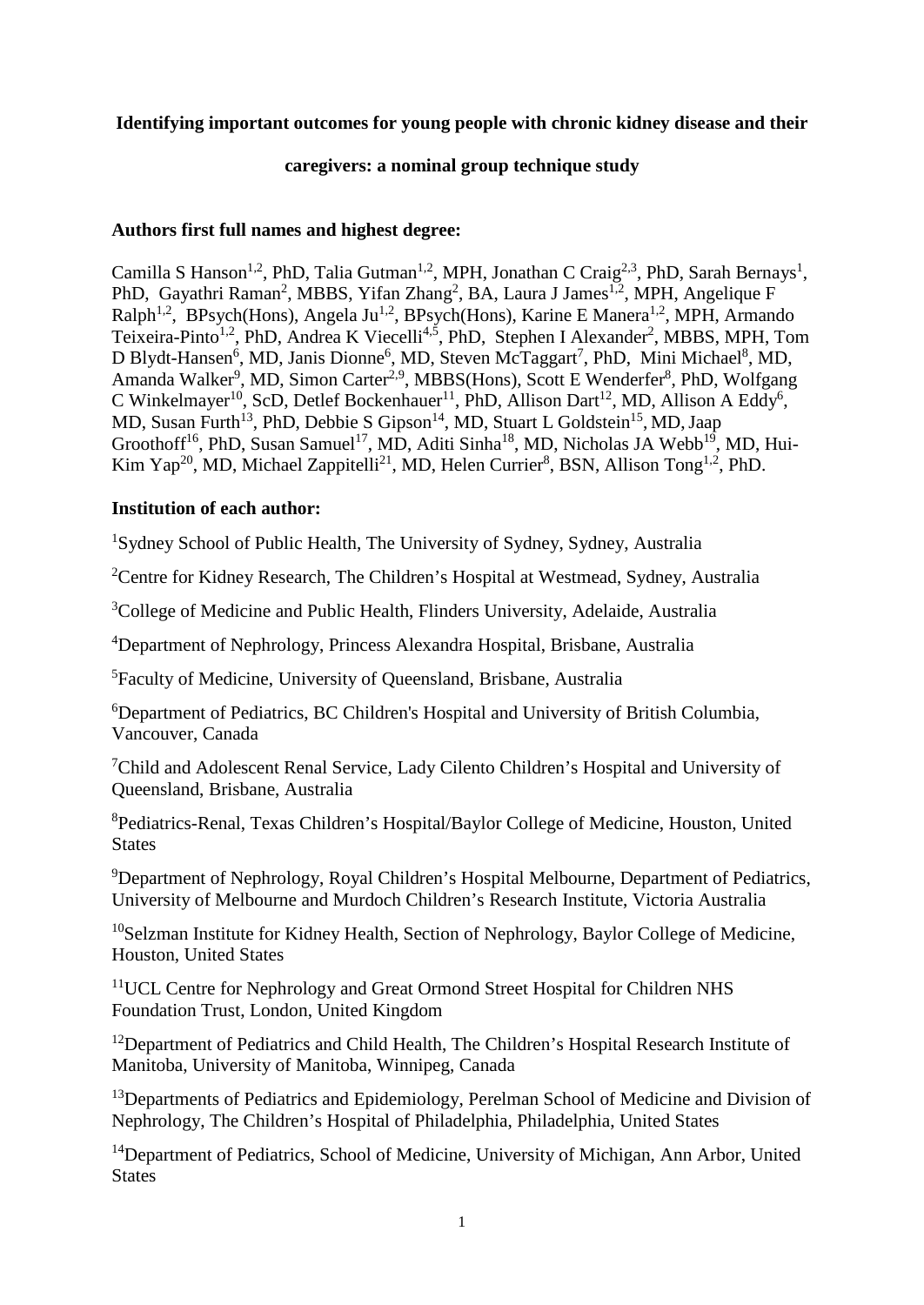<sup>15</sup>Division of Nephrology and Hypertension, Cincinnati Children's Hospital Medical Center, Cincinnati, Ohio, United States

<sup>16</sup>Department of Pediatric Nephrology, Emma Children's Hospital AMC Academic Medical Center, Amsterdam, The Netherlands

<sup>17</sup>Department of Pediatrics, Section of Nephrology, University of Calgary, Calgary, Canada

<sup>18</sup>Division of Nephrology, Department of Pediatrics, All India Institute of Medical Sciences, , New Delhi, India

<sup>19</sup>Department of Pediatric Nephrology and NIHR/Wellcome Trust Clinical Research Facility, University of Manchester, Manchester Academic Health Science Centre, Royal Manchester Children's Hospital, Manchester, United Kingdom

<sup>20</sup>Department of Pediatrics, Yong Loo Lin School of Medicine, National University of Singapore, Singapore

<sup>21</sup>Department of Pediatrics, Division of Nephrology, Toronto Hospital for Sick Children, University of Toronto, Toronto, Canada

# **Corresponding author:**

Camilla Sara Hanson

Centre for Kidney Research, The Children's Hospital at Westmead, Westmead, NSW 2145,

Sydney, Australia

Phone: +61 2 98451466 Fax: +61 2 9845 1491 Email: [camilla.hanson@sydney.edu.au](mailto:camilla.hanson@sydney.edu.au)

**Word count (abstract):** 332

**Word count (body):** 3432

**Short title:** Important outcomes for young people with chronic kidney disease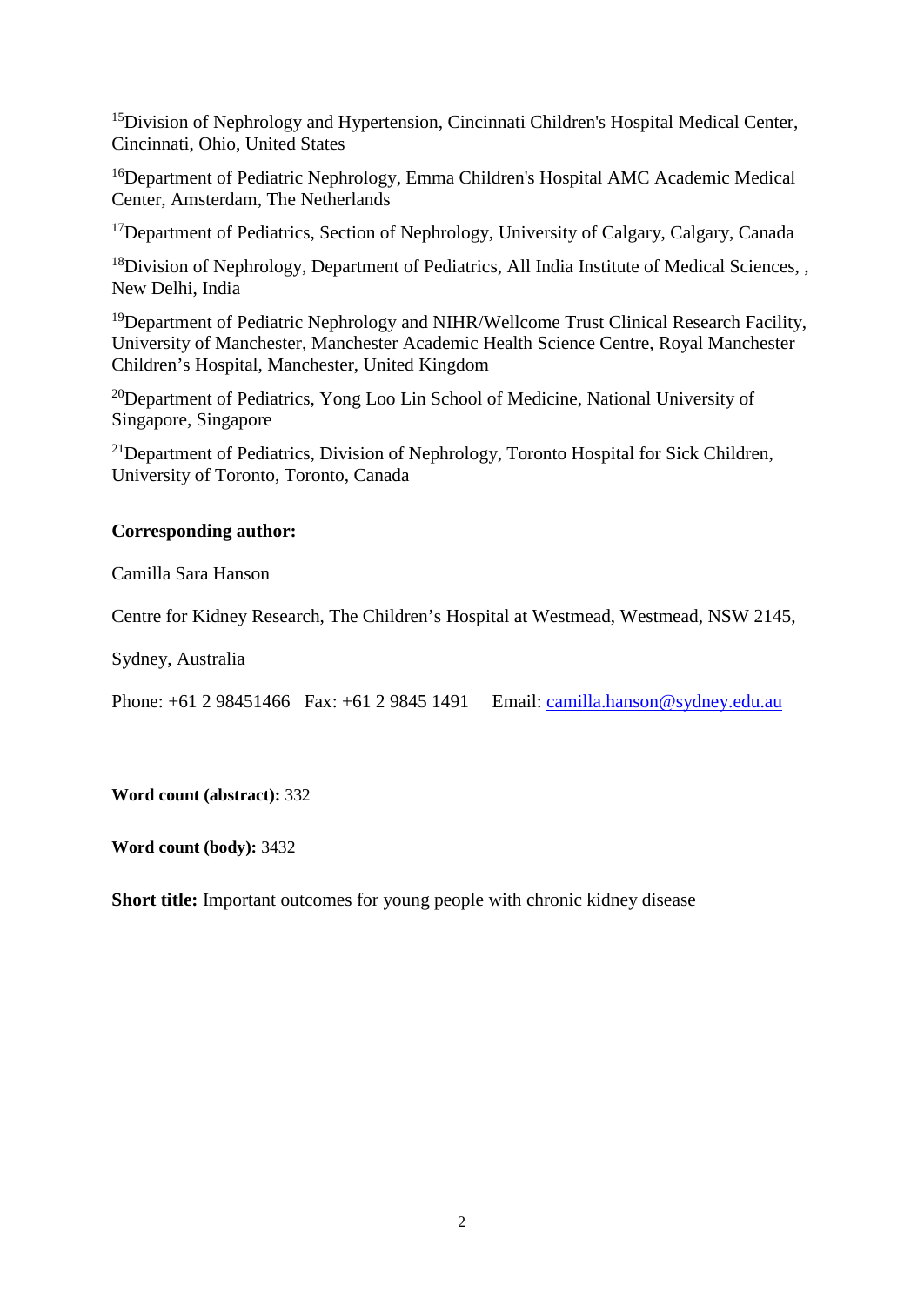#### **Abstract**

**Rationale and Objective:** Chronic kidney disease (CKD) has wide-ranging and long-term consequences for young people and their families. The omission of outcomes that are important to young people with CKD and their caregivers limits knowledge to guide shared decision-making. We aimed to identify the outcomes that are important to young people with CKD and their caregivers.

**Study Design:** We used the nominal group technique whereby participants identified and ranked outcomes and explained their priorities.

**Settings and participants:** Young people with CKD (stage 1-5, dialysis or transplant) and their caregivers were purposively sampled from six centers across Australia, the United States and Canada.

Analytical Approach: Importance scores were calculated (scale of 0 to 1), and qualitative data were analyzed thematically.

**Results:** Thirty-four patients (aged 8-21 years) and 62 caregivers participated in 16 groups, and identified 48 outcomes. The five highest ranked outcomes for patients were survival (importance score  $= 0.25$ ), physical activity (0.24), fatigue (0.20), lifestyle restrictions (0.20) and growth (0.20), and for caregivers, kidney function (0.53), survival (0.28), infection (0.22), anemia (0.20) and growth (0.17). Twelve themes were identified reflecting their immediate and current priorities (wanting to feel normal, strengthening resilience, minimizing intrusion into daily life, imminent threats to life, devastating family burdens, and seeking control over health) and considerations regarding future impacts (protecting health/development, remaining hopeful, concern for limited opportunities, prognostic uncertainty, dreading painful and invasive procedures and managing expectations).

**Limitations:** Only English-speaking participants were recruited.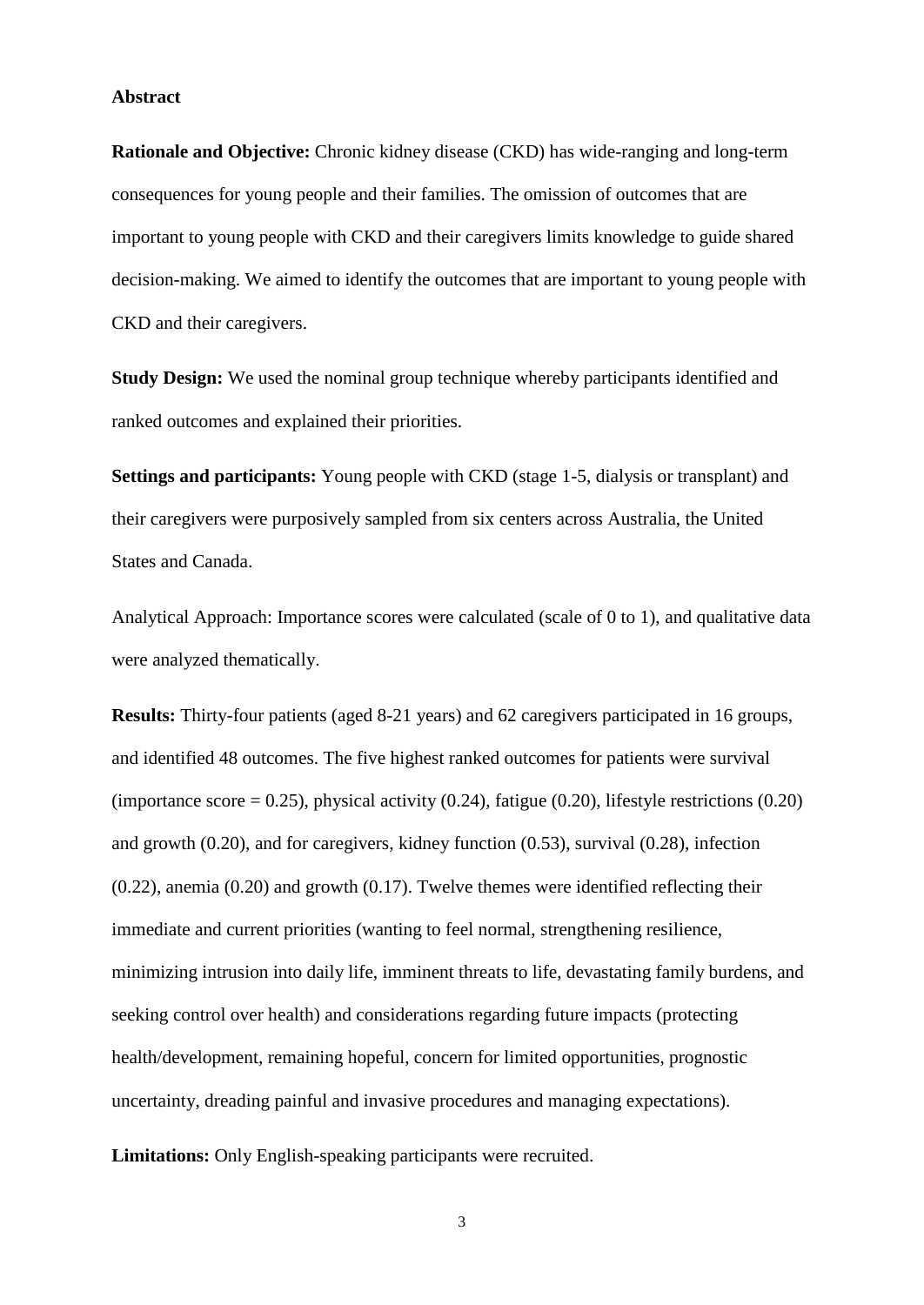**Conclusions:** Kidney function, infection, survival and growth were the highest priorities for patients with CKD and their caregivers. Young people with CKD also prioritized highly the outcomes that directly affected their lifestyle and sense of normality, while caregiver's highest priorities concerned the long-term health of their child, current health problems, and the financial and family burdens of caring for a child with CKD.

Index words: pediatrics, chronic kidney disease, nominal group technique, outcomes, qualitative research, priorities

**Non-technical summary:** This study aimed to determine what outcomes are important to young people with CKD and their caregivers. We found that the highest ranked outcomes for patients were survival, physical activity/sports participation, fatigue, lifestyle restrictions and growth, and for caregivers were kidney function, survival, infection, anemia and growth. Young people with CKD prioritized highly the outcomes that directly affected their lifestyle, sense of normality or reflected immediate health concerns, while caregiver's highest priorities concerned the long-term health of their child, as well as their current health problems, and the financial and family burdens of caring for a child with CKD. Research that reports outcomes that are important to young people with CKD and their caregivers can better inform shared decision-making.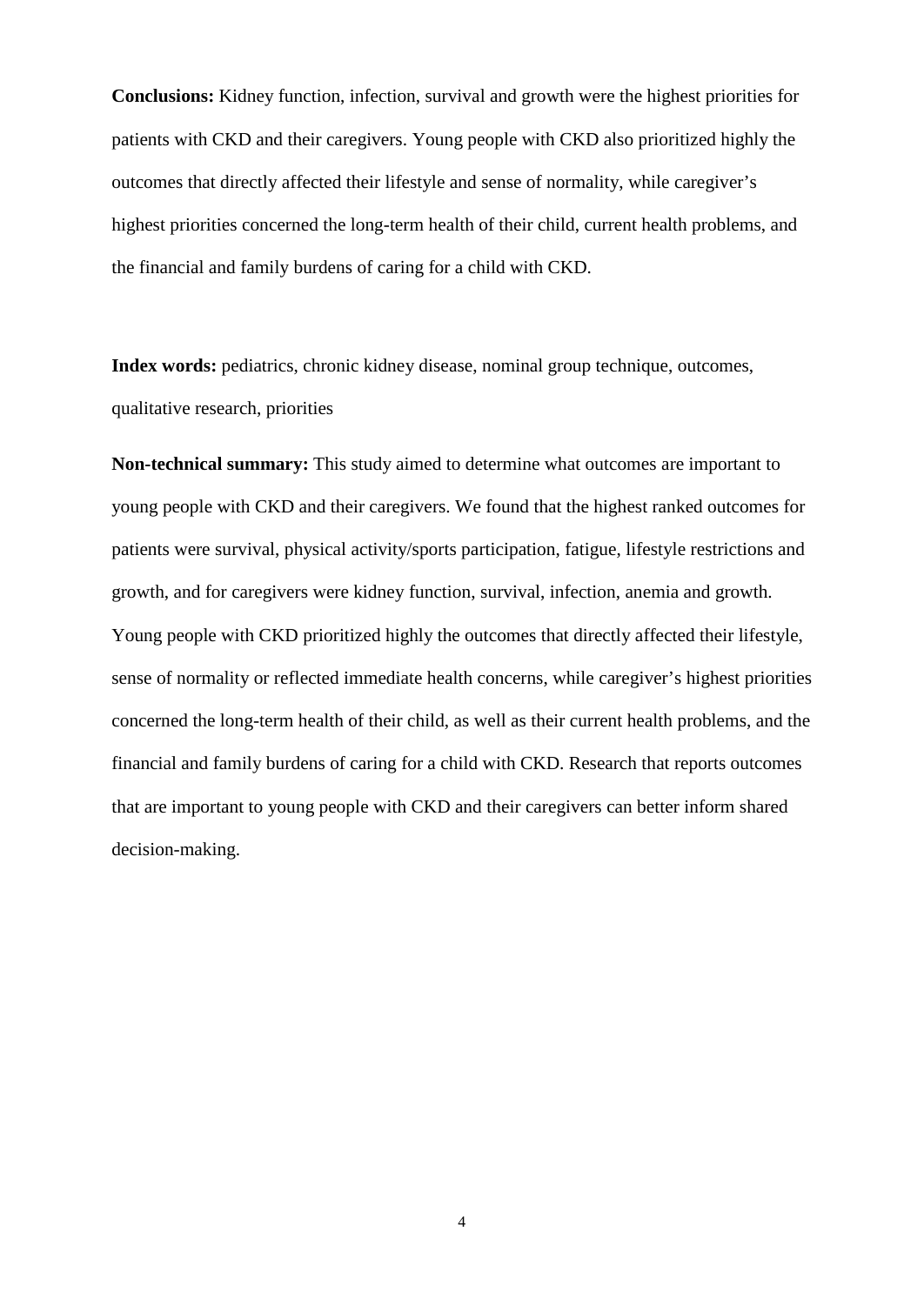## **Introduction**

Chronic kidney disease (CKD) has devastating, long-term and wide-ranging consequences for children and their families. The mortality rate in children with CKD is 30 times higher thanthat of their aged-matched peers,  $<sup>1</sup>$  and their quality of life is constrained by debilitating</sup> symptoms, comorbidities, treatment burdens, side-effects and complications.  $2-5$  Impaired cognitive and psychosocial development and growth contributes to poor outcomes through to adulthood including lower attainment of educational, vocational and social goals.<sup>[2-4,](#page-20-1)[6-8](#page-20-2)</sup> Caregivers of a child with CKD also experience psychological distress and financial burden, which can impact their child's care and outcomes.  $9-12$ 

Interventions in CKD can have profound consequences on patients and their families, yet we don't know the impact of interventions on outcomes of importance to patients and families as these outcomes are often omitted from studies.<sup>[13](#page-20-4)</sup> A systematic review of trials in children with CKD showed that the most frequently reported outcomes were biochemical end-points, whereas mortality was reported in only 14% of studies. Quality of life, fatigue, depression and school performance were reported in less than 1% of studies.<sup>[14](#page-20-5)</sup> Self-esteem, anxiety, social and sports participation, fatigue, diet restrictions, cognitive function, school attendance, and family and financial impact are important to children and families;  $9-12,15-20$  $9-12,15-20$  but are largely absent from trials.[14](#page-20-5)

Prior studies have systematically identified outcomes that are important to adults with  $\text{CKD}$ ,  $^{21,22}$  $^{21,22}$  $^{21,22}$  $^{21,22}$  but the outcomes that are highly prioritized by children with CKD and caregivers are unknown.[23,](#page-21-2)[24](#page-21-3) This study aims to identify outcomes that are important to children across all stages of CKD, and their caregivers, and the reasons for their prioritization. This may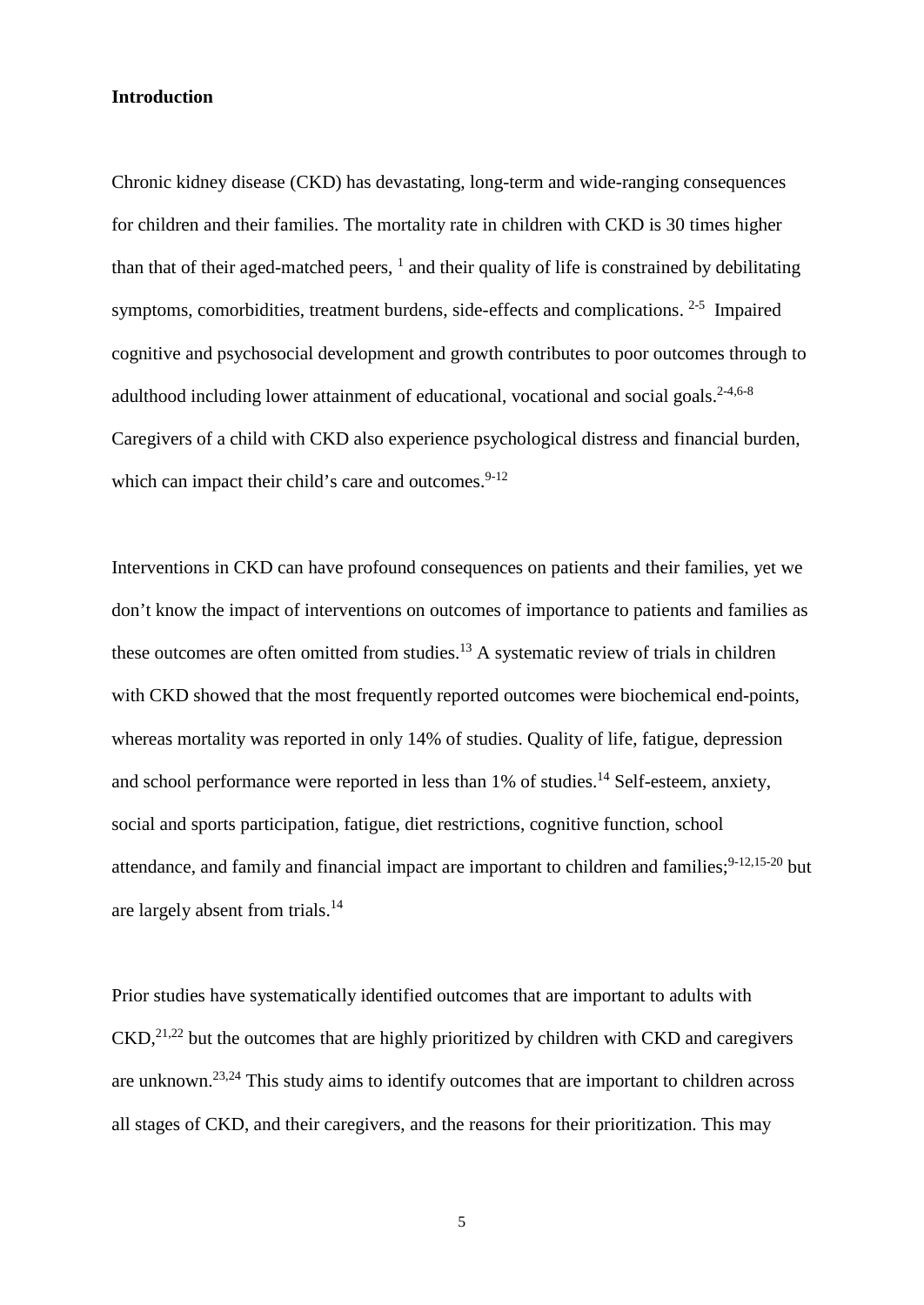inform the choice of research outcomes to inform patient-centered decision-making in CKD care.

#### **Methods**

## *Study population*

Young people aged 8-21 years with CKD (stage 1-5 pre-dialysis, receiving dialysis, or who have a functioning transplant) and caregivers of patients aged 0-21 years with CKD were eligible to participate. All participants were required to speak English as resources for translation were unavailable. We recruited participants from three centers in Australia (Sydney, Brisbane and Melbourne), two centers in Canada (Vancouver and Calgary), and one center in the United States (Houston). Participants were purposively sampled by the recruiting clinicians to ensure that we included a broad range of demographic (age, gender) and clinical (CKD stage i.e. stage 1-5 CKD and not on renal replacement therapy, hemodialysis, peritoneal dialysis, kidney transplantation); diagnosis or cause of CKD (e.g. congenital abnormalities, polycystic kidney disease) characteristics. We obtained informed consent from participants aged over 18 years; and parental consent for participants aged under18 years. Participants received \$50 (in their local currency) to reimburse travel-related costs. The ethics boards that approved this study are listed in Item S1.

## *Data Collection*

We ran face-to-face focus groups using the nominal group technique (NGT) (Figure S1). NGT involves structured 'brainstorming' to develop a list of outcomes important for research in children with CKD. Participants then individually prioritize the outcomes<sup>[25](#page-21-4)</sup> and discuss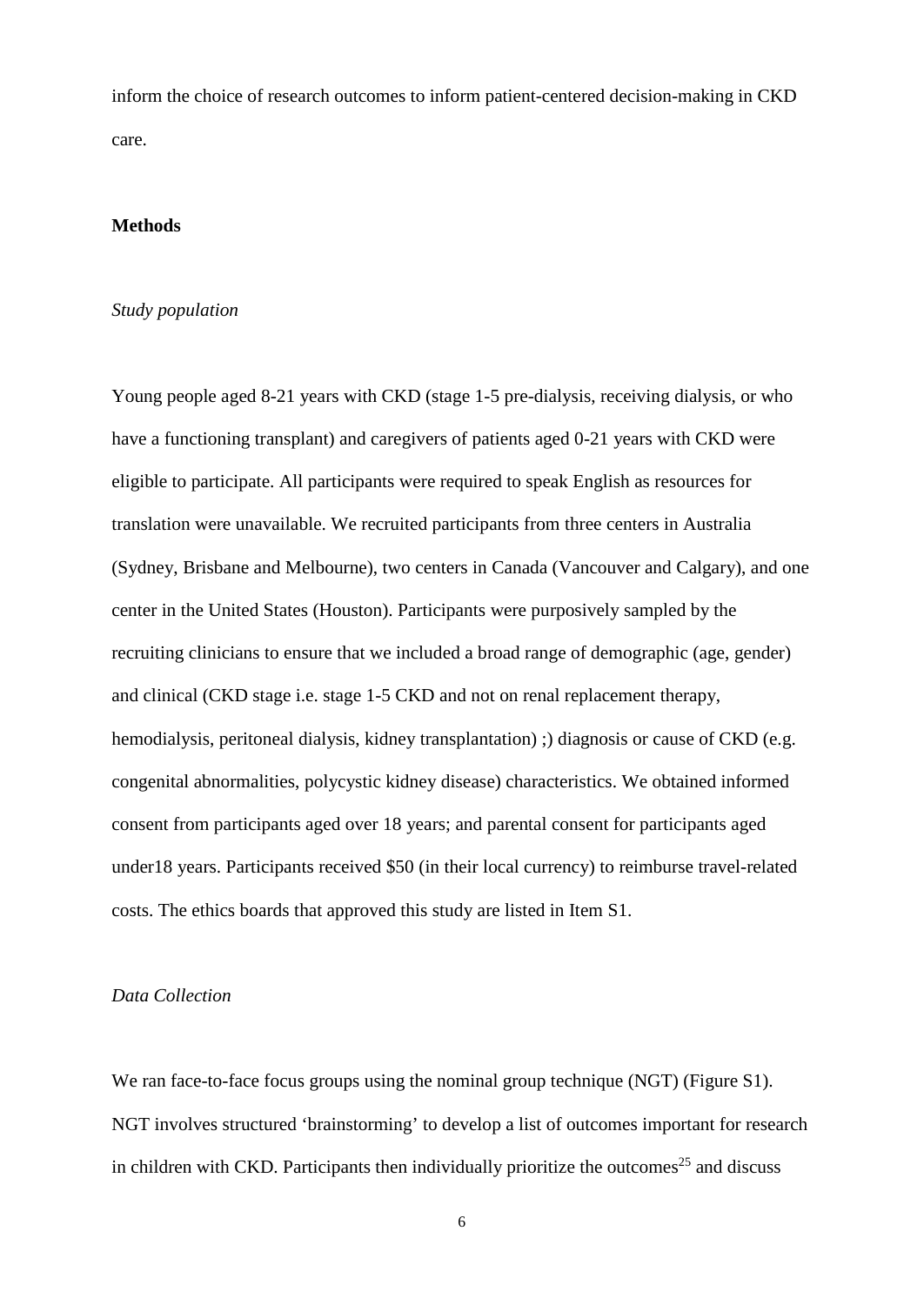their preferences as a group<sup>[22,](#page-21-1)[26,](#page-21-5)[27](#page-21-6)</sup>. We conducted separate groups for children and caregivers, held simultaneously for two hours. The groups were held in meeting rooms outside of clinical settings. One researcher (CSH, AT, TG) facilitated the groups, while a second facilitator (AFR, AJ, LJJ, AV) recorded field-notes. Each session was audio-recorded and transcribed. The groups were held from June 2016 to August 2017, and were convened until we reached data saturation (i.e. additional groups' no longer elicited new concepts). The question guides are provided in Tables S1-2.

#### *Data analysis*

*Quantitative analysis:* An importance score was used to prioritize the outcomes, based on the participant's rank assigned to each outcome. The importance score for each outcome is computed as the average of the reciprocal rankings. The reciprocal ranking is defined as 1 over the ranking assigned by each participant to each outcome. For example, if mortality is ranked number 1 by one participant and  $3<sup>rd</sup>$  by another, the reciprocal rankings will be 1 and 1/3, respectively. Each group developed and ranked a slightly different list of outcomes. If the outcome was not ranked by the participant, it was given a 0 as the reciprocal ranking. A higher reciprocal ranking indicates higher priority of the outcome. This score takes into account the importance given to the outcome by the ranking and the consistency of being nominated by participants. This measure is similar to the Expected Reciprocal Rank Evaluation Metric [28](#page-21-7). The analysis was conducted using R version 3.2.3 (*R Foundation for Statistical Computing, Vienna, Austria*).

*Qualitative analysis:* We used HyperRESEARCH (ResearchWare Inc.

[www.researchware.com,](http://www.researchware.com/) Version 3.5.2) to conduct a thematic analysis to inductively identify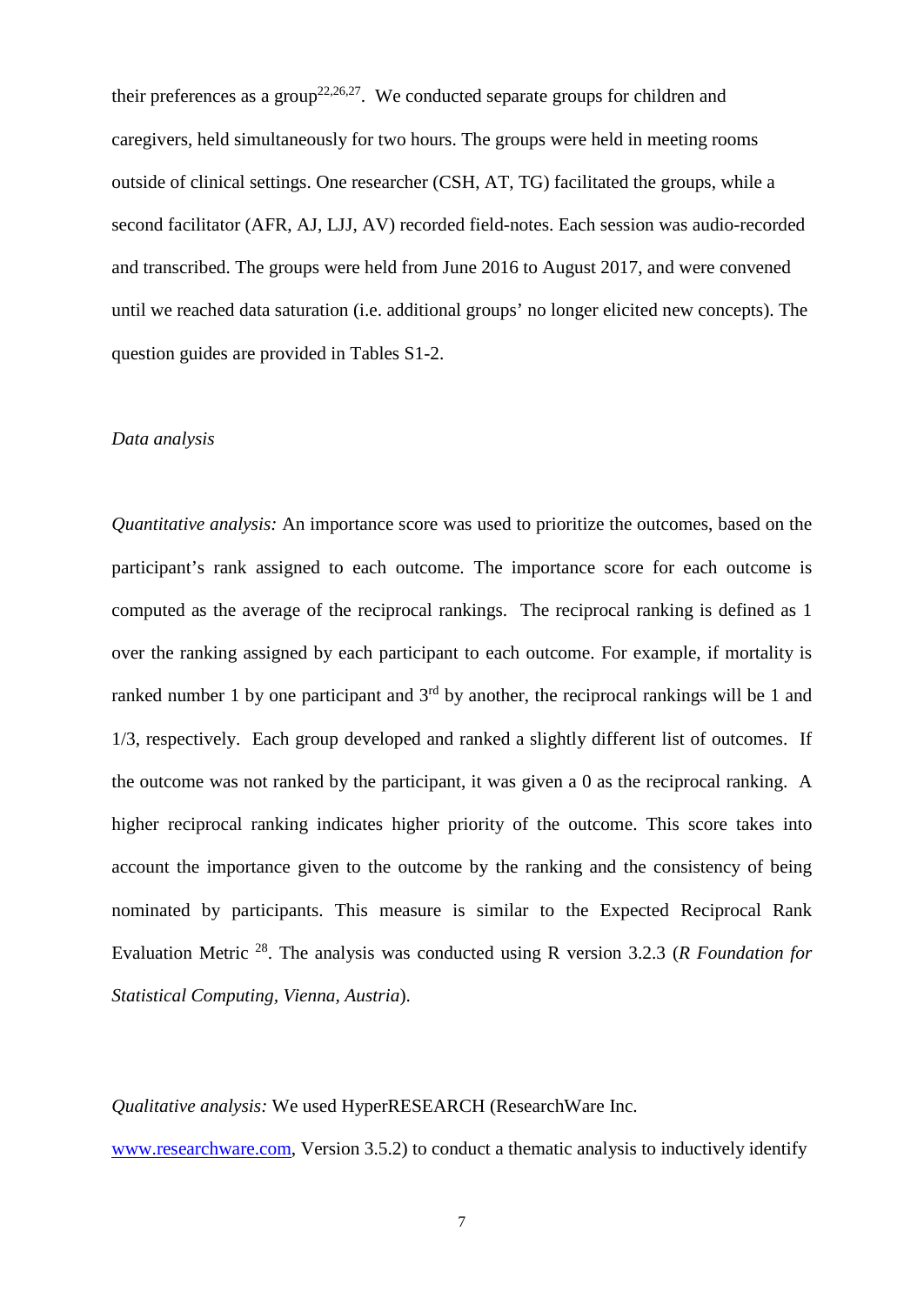themes that captured the reasons why outcomes were important to participants. CSH performed line-by-line coding and assigned codes to meaningful segments of text. Comparisons were made within and across groups to identify similar and divergent concepts. The preliminary themes were discussed among the research team, and were revised to ensure that they captured the range and breadth of data.

## **Results**

#### *Participant characteristics*

In total, 62 caregivers (8 groups) and 34 patients (8 groups) participated. Twenty-nine patients had at least one parent who also participated in the study. Caregivers consisted of ten pairs of participants who were related or spouses. Participant characteristics are shown in Tables 1 and 2. The age of the patients ranged from 8 to 21 years, 19 (56%) were male, and 17 (50%) had CKD (pre-dialysis), 5 (15%) were on dialysis, and 12 (35%) had a transplant. Caregivers were aged from  $25 - 60$  years old (with children aged from  $1 - 22$  years old), and most were mothers (76%). Twenty-five (40%) caregivers had children who were pre-dialysis, 14 (23%) had children on dialysis, 22 (35%) had children with a transplant. One parent did not report their child's CKD stage. Nonparticipation was due to inability to attend due to other commitments and illness.

## *Nominal group ranking*

Thirty-four outcomes were ranked by patients and 33 outcomes by caregivers (Tables S9-14 in Supplement). Patients and caregivers ranked a total of 48 unique outcomes (Figure 1). The five highest ranked outcomes for patients were: survival (importance score  $= 0.25$ ), physical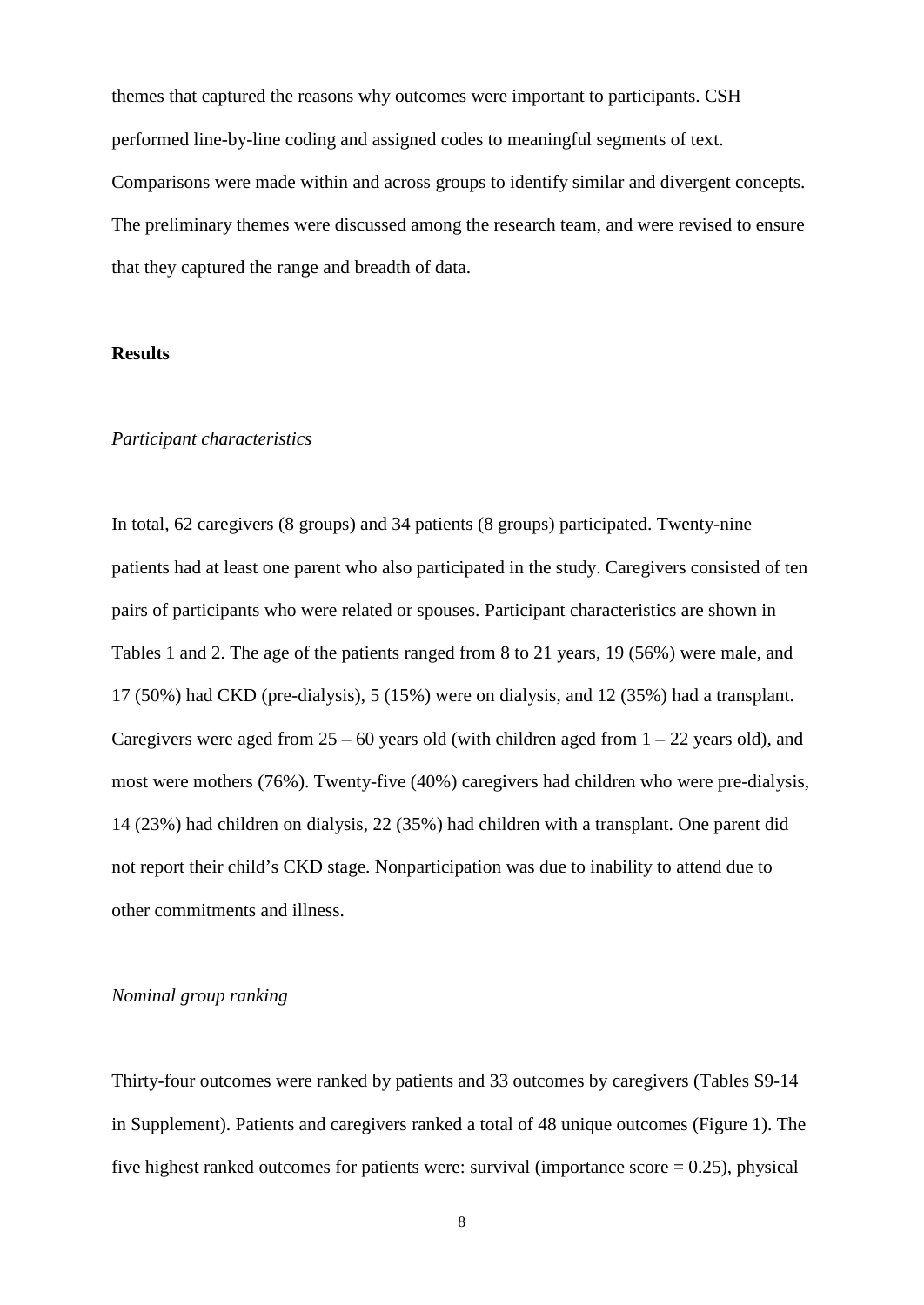activity/sport (0.24), fatigue (0.20), lifestyle restrictions (0.20) and growth (0.20); and for caregivers were: kidney function (0.53), survival (0.28), infection (0.22), anemia (0.20) and growth (0.17). Survival, growth, kidney function and infection appeared in the top ten outcomes for both patients and caregivers (Figure 2).

The importance scores for the top ten outcomes by treatment, age, and country are provided in Tables S3-5 for patients and Tables S6-8 for caregivers. For patients, physical activity/sports participation was important across all treatment types. Lifestyle restriction was ranked higher by patients on dialysis, compared to CKD 1-5 and transplantation. Survival, fatigue and lifestyle restrictions were among the top ten outcomes for patients in all age groups. For caregivers, growth, kidney function and survival were important across all treatment stages. Growth was more important to caregivers of younger children, while school was more important to caregivers of young adults. The importance scores for all outcomes by age and treatment are included in Tables S7-10. There were differences by country, however growth, fatigue and survival were in the top ten for all patients, and kidney function and growth were in the top ten for all caregivers.

# *Qualitative findings*

We identified twelve themes that explained the prioritization of outcomes, which we classified into current/immediate impacts and future/long-term outcomes (Figure 2; Table 3). A diverse range of outcomes were important to children and their caregivers, because they had a profound impact on the child's wellbeing, future health and development. Children appeared to give high priority to the outcomes that were relevant to their current or recent experience, particularly outcomes that impacted their self-esteem and daily function (e.g. fatigue, sports and lifestyle restrictions, treatment burdens). While caregivers recognized the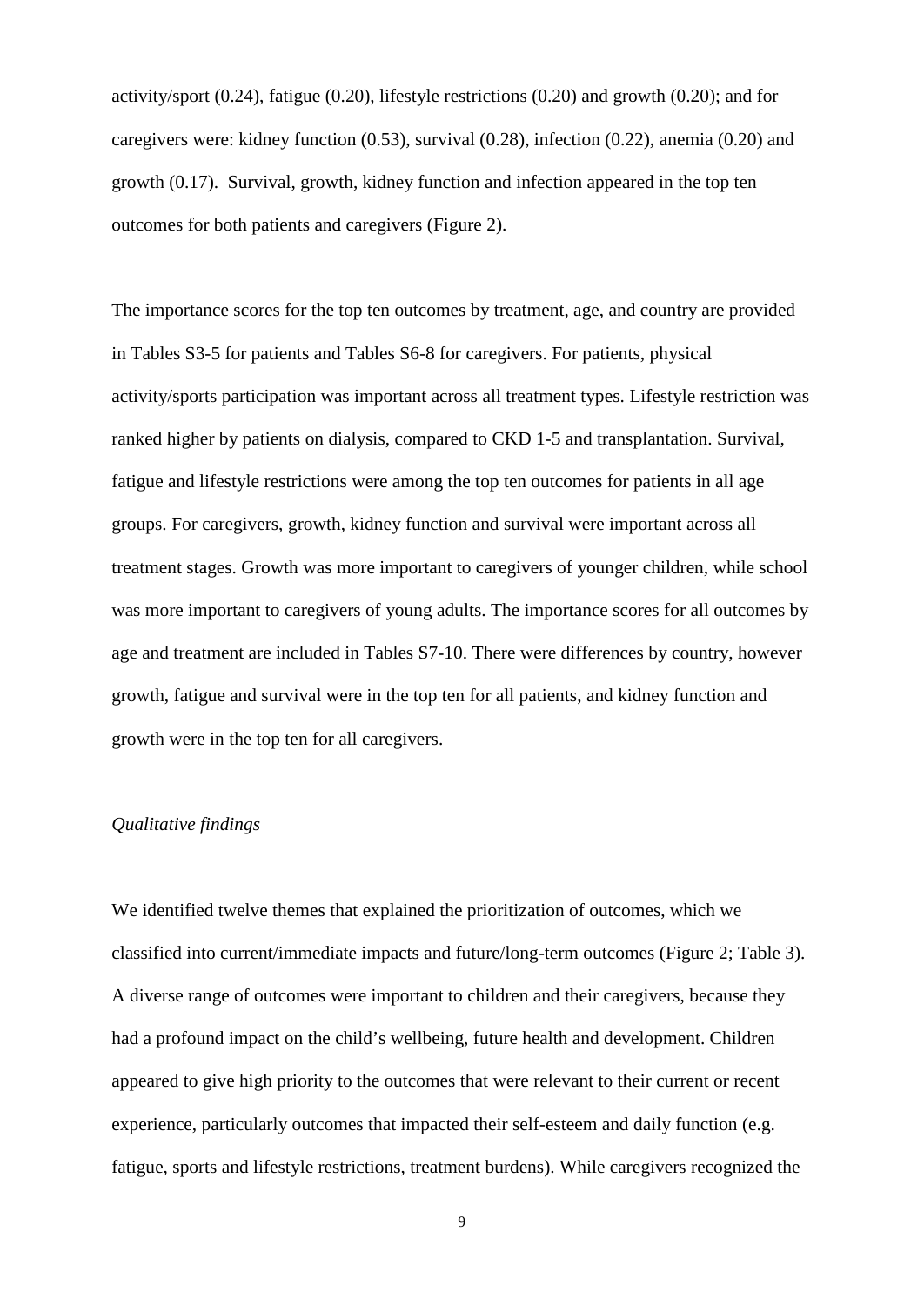significant burdens placed on their child, their child's long-term health, graft survival and life expectancy was their ultimate priority. They also prioritized immediate and current outcomes including family and financial burdens, frightening complications their child had experienced (e.g. infection) and ongoing problems that they struggled to control (e.g. anemia, kidney function, blood pressure, growth).While some adolescents were concerned about prognostic uncertainty (e.g. graft survival, survival) and limited future opportunities (e.g. career, education, and pregnancy), most children and adolescents expressed optimism regarding these outcomes, and therefore ranked them relatively lower than their caregivers. Caregivers wanted their children to develop greater resilience to cope with their disease. However, they felt their concerns for their child's long-term health and development had to take precedence over short-term issues and impacts.

Caregivers felt that the immediate health problems that they frequently battled with were often the greatest consideration when making decisions about treatments, compared to survival (e.g. kidney function, infection, growth, blood pressure). The themes are described below, with the term 'young people' used for patients with CKD aged 8-21 years. Where data were specific to a patient age group, the terms 'young children' (aged 8-12), 'adolescents' (aged 13-17) and 'young adults' (aged 18-21) were used.

# **Immediate and current focus**

*Wanting to feel normal:* Young people ranked highly the outcomes that caused them to feel "different" and inferior to their peers including growth, weight, fatigue, and restrictions on their diet, fluid intake and lifestyle and medication burden – "you can't do this you might get sick…we have so much we can't [do]". Physical activity/sports participation was ranked high across all treatments because it provided a sense of belonging to their peers. Some outcomes that impacted normality changed with age, such that young adults were more focused on hospitalization, the ability to travel, sexual function and diet and fluid restrictions than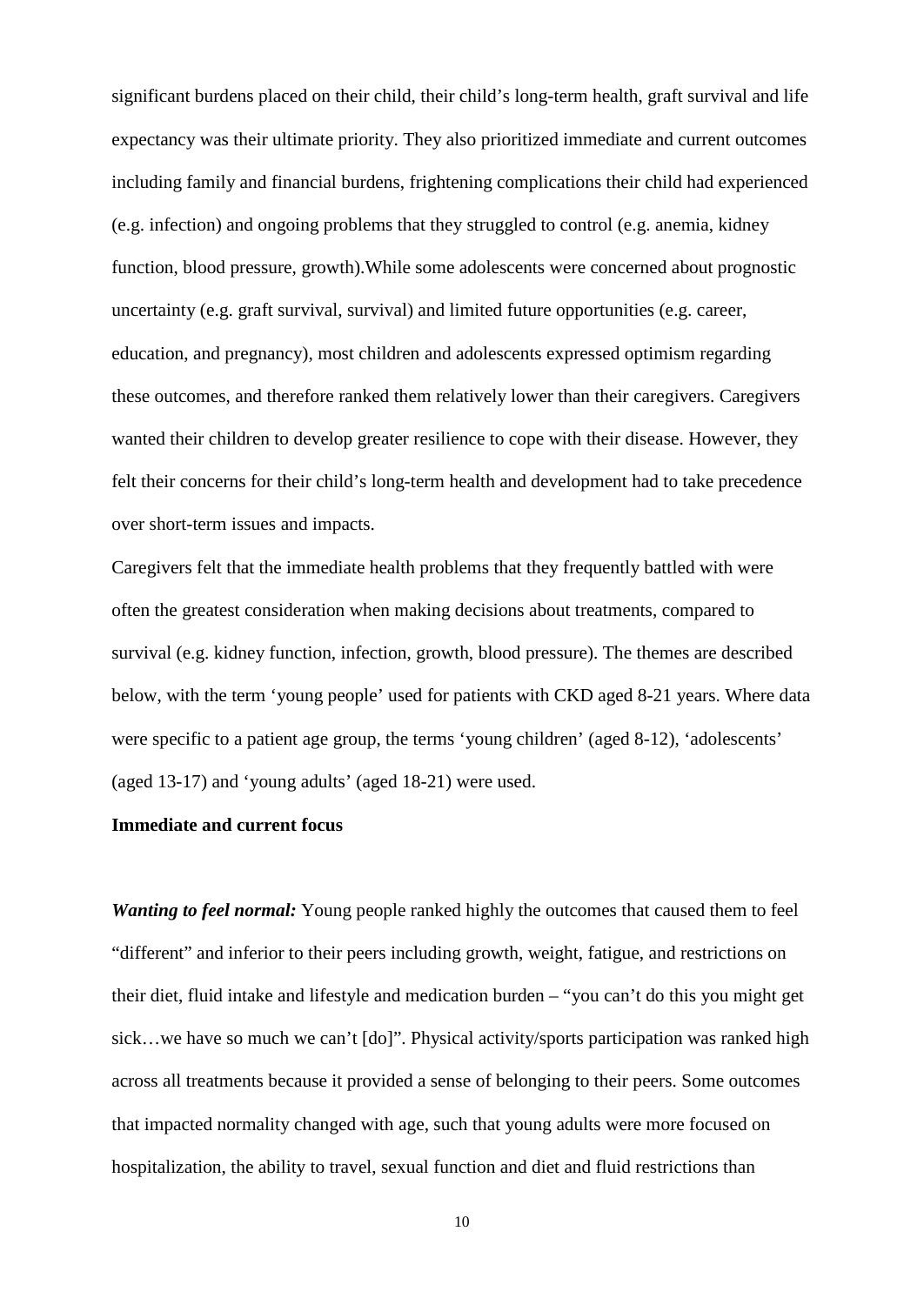younger patients, as these reduced their independence and normality. Young adults perceived sex to be "very dangerous" to their health but also desirable and normal at their age, and challenging to discuss openly with their doctor - "you wouldn't like to tell your doctor". Caregivers grieved their child's lack of a normal childhood - "all he's ever wanted is to be normal." The child's quality of life and treatment burden were important considerations in making treatment decisions - "the medication can make your kidney last longer. But is that a good longer? …You've grown, you've played, and you have enjoyed your life?" Bladder problems were very important to caregivers, as this had led to social isolation and bullying.

*Strengthening resilience for daily challenges:* In contrast to their children, caregivers were aware that normality might not be feasible for their child and were therefore focused on improving their resilience to cope with daily struggles such as the burdens of treatment and self-esteem. Some caregivers strived to "keep [their child] positive…and feeling like things are going to get better". However, many felt unable to help their adolescent with anxiety, low mood or poor self-esteem, and some caregivers of adolescents described their child's mental health as "the toughest side". They observed that their child's emotional difficulties led to reluctance to attend school, socialize, and adhere to treatment.

*Imminent threats to life:* Patients and caregivers ranked highly the serious complications they experienced, particularly if they occurred suddenly, unexpectedly, and were potentially life-threatening (e.g. severe infections and cardiovascular events).

*Devastating family burdens:* Adolescents expressed guilt about the stress and burdens that their treatment caused for their family. For caregivers, the inability to work, travel, and care for their other children, due to caregiver responsibilities, was such that they felt CKD had "consumed [their] life, completely" and were desperate for financial/emotional support.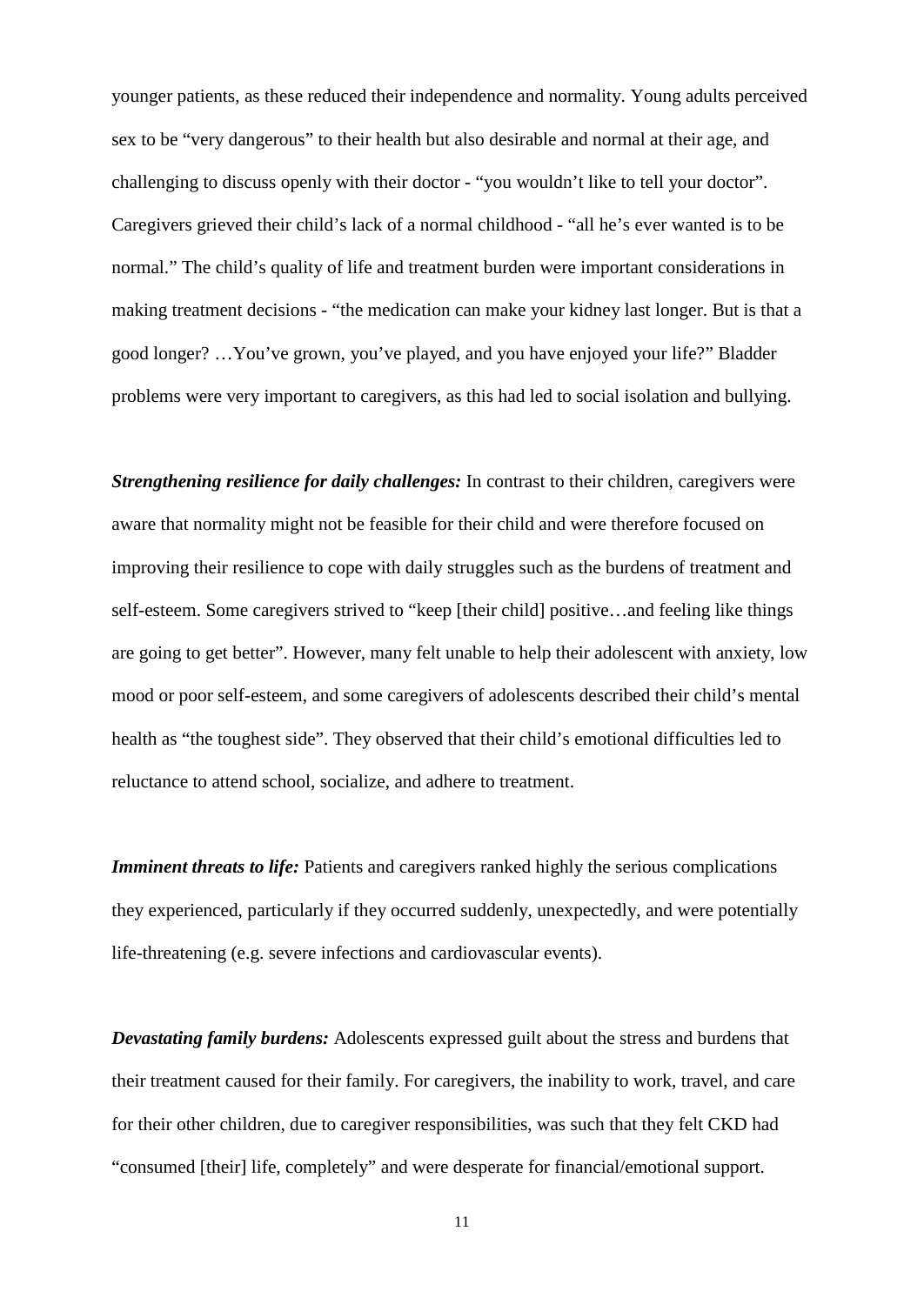*Seeking control over current health:* Kidney function was a high priority for young people overall as it was viewed as the cause of their health problems. For patients with CKD stages 1-5, their kidney function indicated their potential need for dialysis or transplant – "when I get bad results I get really bad anxiety". Infection was important for transplant recipients, because they were frustrated about "getting [the] cold or flu sickness quicker than normal people". Caregivers of a child with a transplant ranked infection highly because it "pushes [them] back" on their growth, weight and kidney function. For caregivers, particularly those with children nearing renal replacement therapy (RRT), the uncertainty of their child's prognosis was a "constant battle". Knowing the indicators of their child's health (e.g. blood pressure, weight, growth, kidney function, anemia and blood test results) provided a sense of control, even though some caregivers "never really know what it means, [the doctor will] just say it's good, or it's bad".

#### **Future and long-term focus**

*Parental responsibility to protect health and development: Caregivers felt they had to* prioritize their child's long-term health over the child's psychosocial well-being because it was their role to protect their child's future. They felt this was often at odds with their child's focus on their current problems. Survival was "the most important thing to know", and drove their treatment decisions. Even if there was no impact on mortality, this was still considered essential information - "I need to know that I can discount that in my decision-making process". The impact of CKD on their child's development had become a major concern for some caregivers of adolescents as impaired psychosocial development became apparent– "whether she's going to be able to live independently, or function efficiently. That worries me a lot". In hindsight, some reflected that treatment decisions should have considered these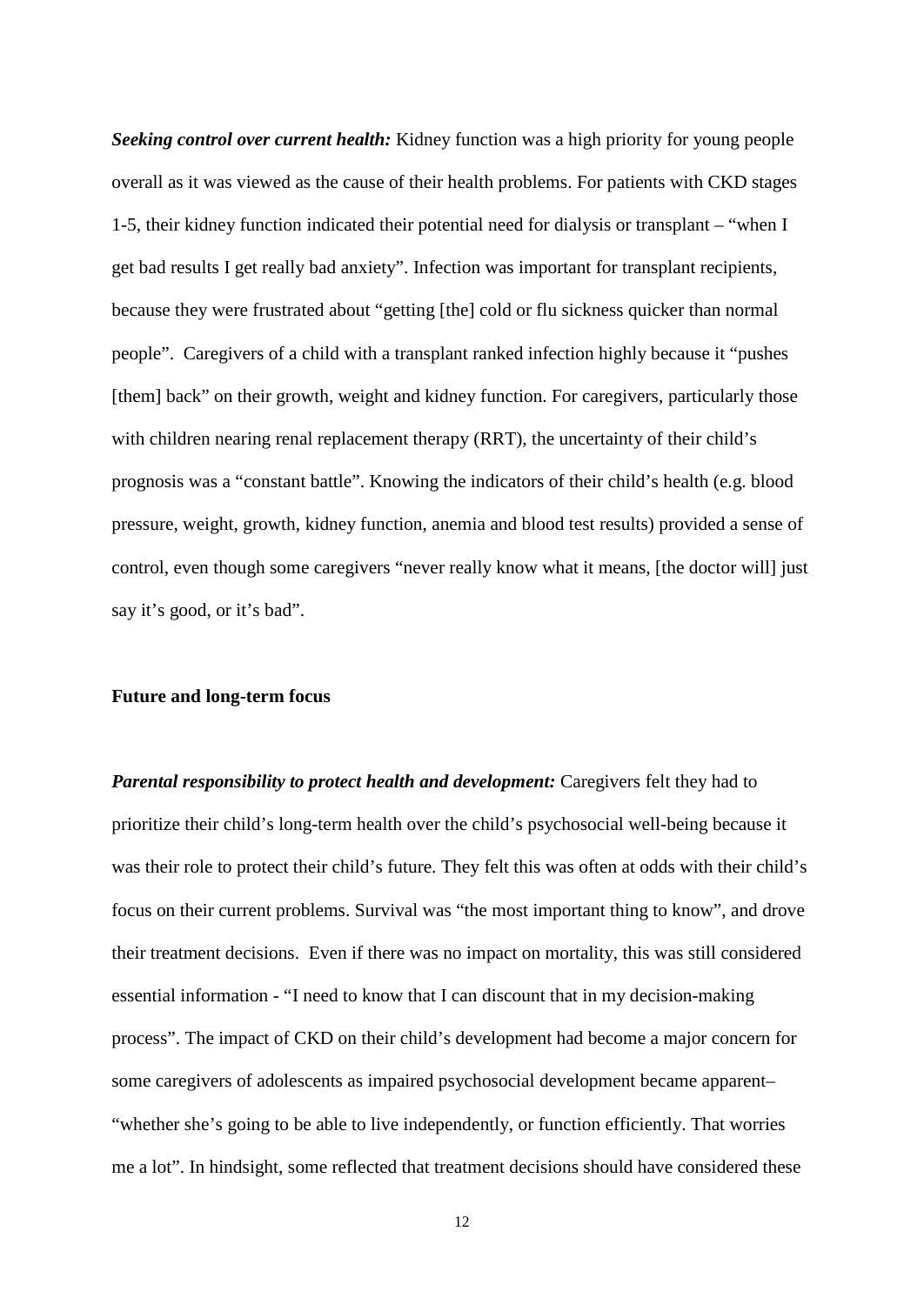outcomes more strongly and been discussed by their health care providers, for example the impact of the timing of transplant on cognition.

*Remaining hopeful:* Some patients expressed a positive outlook about their future, and were not overly concerned about graft loss or relapse (e.g. nephrotic syndrome) because their caregivers and clinicians had told them "not to worry about it because it will be fine".

*Concern for limited opportunities:* Some adolescents/young adults were worried that they would be unable to achieve their goals in terms of their career, relationships and having a family. They felt that CKD would make them less desirable to others. For caregivers, school performance ranked highly, as they believed their child was disadvantaged due to absences.

*Prognostic uncertainty:* Survival was ranked highly by young people overall, because it was considered an "obvious" priority, as "no one wants to pass away". This was discussed in relation to transplant surgery, rather than their overall life expectancy. The risk of graft loss was a constant worry for some adolescent transplant recipients – "it's a never-ending horror" story". However, graft survival was of higher concern for patients currently on dialysis, as they feared it might fail immediately and they would therefore have to return to dialysis. For caregivers, graft failure was a high priority because they feared their child might have difficulty accessing transplant as an adult patient.

*Dreading painful and invasive procedures:* Young people with CKD stage 1-5 dreaded the need for dialysis, changing their catheters, or transplant surgery, because they expected these procedures to be painful, invasive and restrictive. Therefore pain, catheter problems and lifestyle restrictions were ranked highly.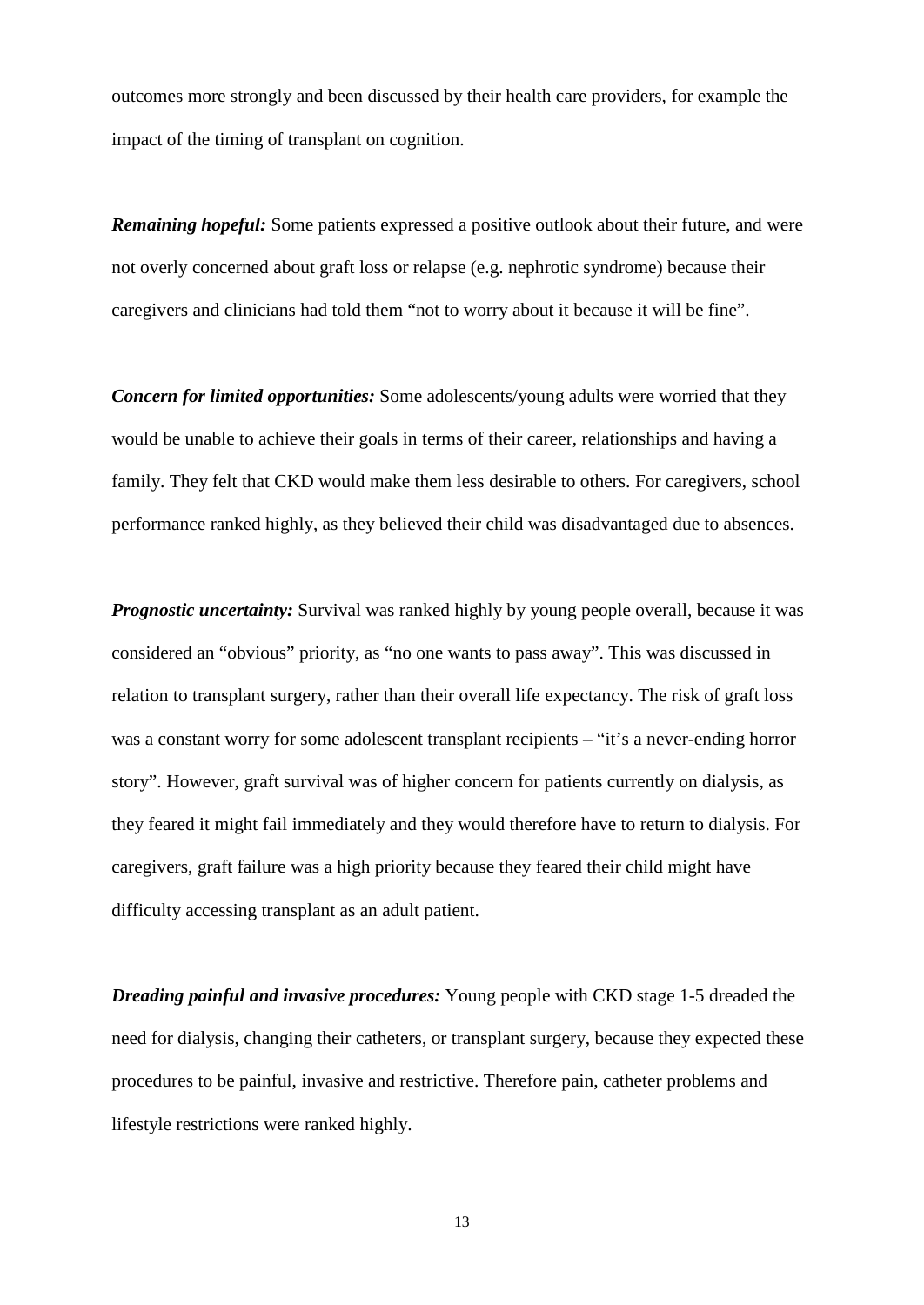*Managing expectations:* Caregivers of children with a transplant emphasized the importance of being prepared for possible complications and side effects of immunosuppression (e.g. infection) – "you don't want the bad story all the time but it is good to know so you are prepared"). Caregivers ranked these outcomes highly if they occurred unexpectedly. Some caregivers felt ill-informed about comorbidities associated with CKD, and ranked outcomes like cardiovascular disease high because they wanted to "know more about the disease".

# **Discussion**

Young people with CKD prioritized most highly the outcomes that directly affected their lifestyle, sense of normality, or reflected immediate health concerns. These included physical activity/sports participation, fatigue, lifestyle restrictions, height, social functioning, hospitalization, infection, medication burden, and kidney function. Outcomes that were highly prioritized by young people generally differed from those of their caregivers. For caregivers, their highest priority was the long-term health of their child, compounded by living in a constant state of uncertainty about their child's prognosis. Caregivers were also concerned about their child's current health problems, and the financial and family burdens of caring for a child with CKD, therefore outcomes including kidney function, survival, infection, anemia, growth, financial impact, cardiovascular disease, graft survival, impact on family and blood pressure were of highest priority. Psychosocial outcomes such as anxiety were ranked higher among caregivers of adolescent patients, as at this age, anxiety was particularly acute and the parent-child relationship became more difficult to manage.

The differences in priorities for outcomes between young people and caregivers may be largely explained based on a difference in the timeframe through which they are viewing outcomes. Young people tended to prioritize outcomes that were their current and imminent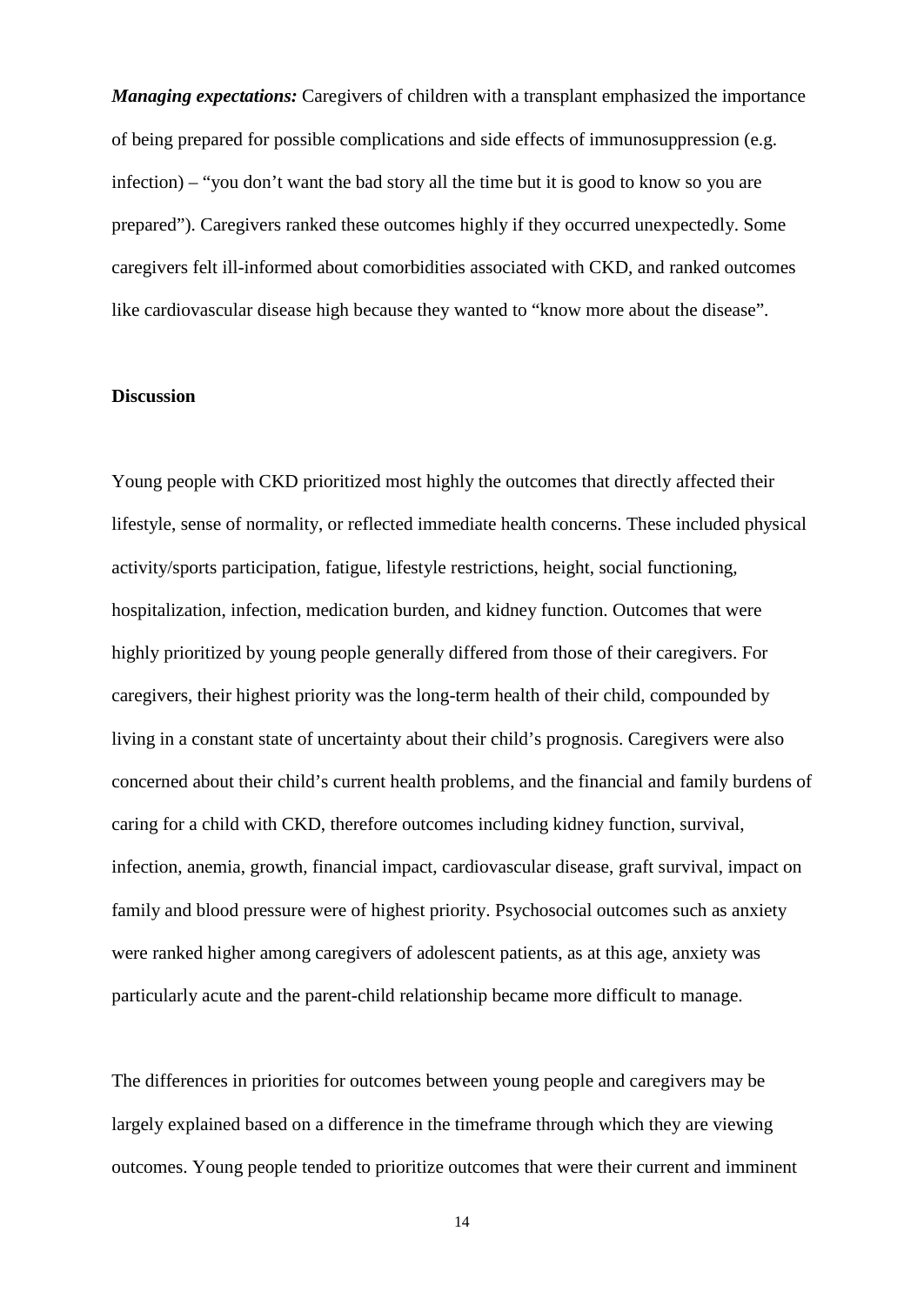concerns, more so than their caregivers. Young people with CKD gave high priority to outcomes that restricted their lifestyle and were markers of normalcy and inclusion at their stage of adolescence. Caregivers felt they had a responsibility to protect their child across their life trajectory but at the same time felt uncertain and unable to control their child's prognosis and outcomes, due to the unpredictability of their child's health and their decreasing parental control and influence as their child reached adolescence.<sup>[29](#page-21-8)</sup> Outcomes such as survival and infection were important to both patients and caregivers; but were conceptualized differently. For example, survival was ranked highly by young patients because they were concerned about the mortality risk associated with transplant; whereas caregivers considered their child's overall life expectancy when making treatment decisions.

Variability in the prioritization of outcomes by age and treatment was apparent among young people with CKD. Therefore, we should not consider the priority outcomes among young people with CKD to be fixed and homogenous, as they change with age and as their condition and treatment alters. Fear of transplant surgery was ranked highly by patients with CKD (1-5) and patients who were younger children as they were uncertain about the pain and risk of mortality. Graft survival was a major concern for patients on dialysis as they dreaded the possibility of returning to dialysis after transplant. These outcomes may not be explicitly addressed with young people<sup>[17](#page-20-7)</sup>. Young people with a transplant ranked graft survival lower overall, as they felt optimistic about graft survival, which was reinforced by reassurance from their family and clinicians. In contrast, some young people have described feeling cheated by unmet expectations and hopes of improved health after transplantation<sup>[17,](#page-20-7)[18,](#page-20-8)[20](#page-21-9)</sup>. We found that transplant recipients ranked fatigue, hospitalization, infection, lifestyle restrictions, reduced sports and social participation highly, highlighting these as major challenges after transplantation. Therefore, these outcomes may not only be unexpected, but also highly important as they are the outcomes young people are most keen to avoid. These immediate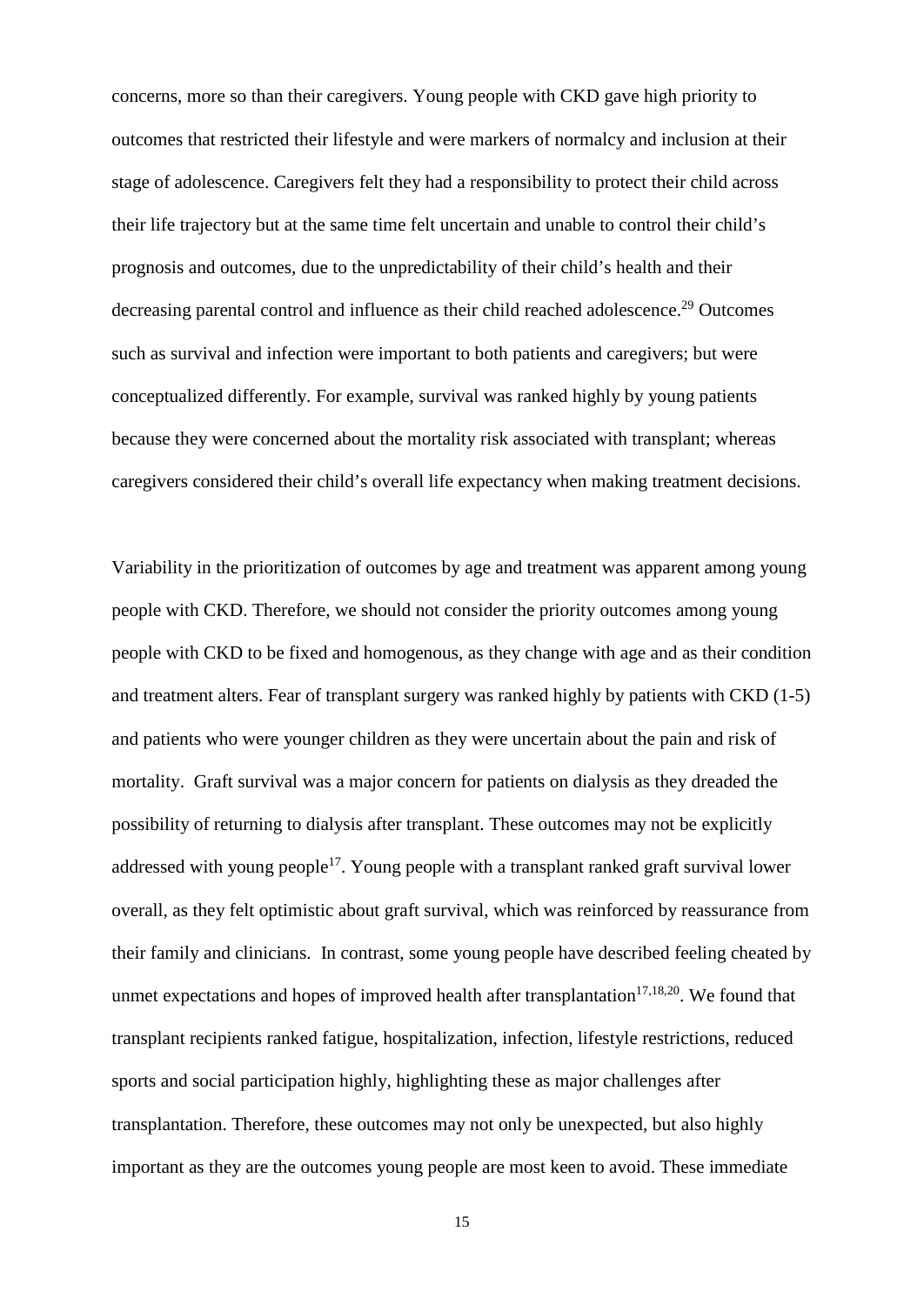priorities deserve discussion and empathy to ensure the young person is comfortable and prepared for transplantation and better equipped to deal with these implications.

Our multinational study used a mixed-method design to identify the priorities for outcomes for patients with CKD and their caregivers, and the reasons for their choices. We used purposive sampling to ensure participants were included with varying demographic and treatment characteristics; and were able to compare the prioritization of outcomes across groups. However, there are some potential limitations. We did not include participants, who were non-English speaking, or from low and middle income countries and participants were highly education. Also, only one child on in-center hemodialysis participated, although, patients with a transplant did reflect on their prior experiences of dialysis. We also had limited data regarding the comorbidities of participants. Some differences were noted in the rankings by country; however the reasons for these differences are uncertain. We speculate this may reflect confounders for example differences in age, stage and treatment modality by country. As the number of caregivers and patients (young people) varied across the different stages of CKD, the observed differences in rankings between caregivers and young people may to some extent reflect differences by stage of CKD. However, the outcomes of physical, lifestyle restrictions and social functioning were in the top ten for all children across all CKD stages, and were not in the top ten for caregivers. This suggests that the differences in priorities for outcomes between patients and caregivers may be irrespective of CKD stage. The qualitative data also support that young people and caregivers have some different priorities, regardless of CKD stage. Further analyses in larger quantitative studies could compare differences between caregivers and patients among subgroups, for example by gender and CKD stage.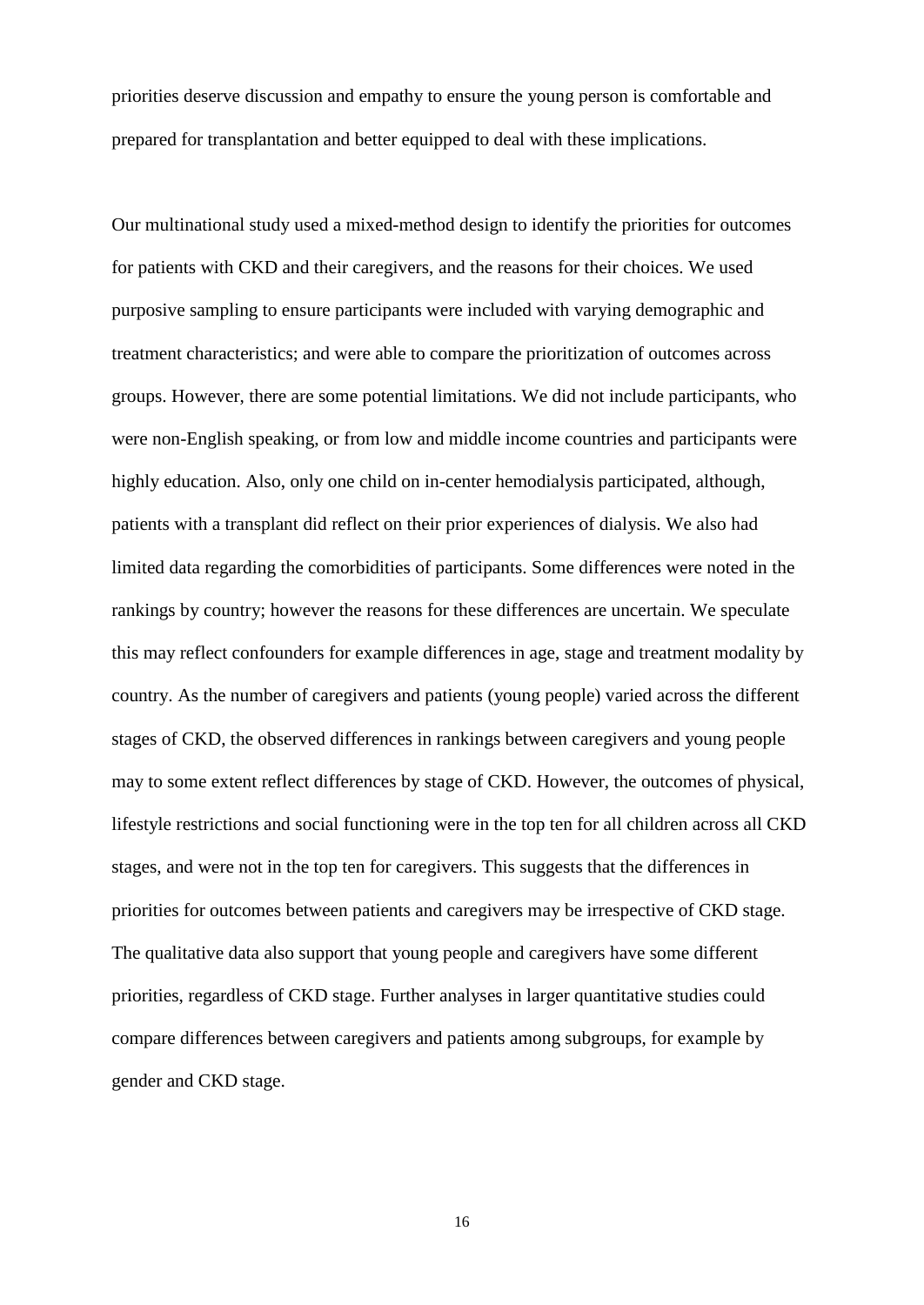Patient- and family-centered care necessitates the recognition and evaluation of outcomes that are important to patients and caregivers and their values and goals attached to these outcomes. There is still a need to address the mismatch between the outcomes reported in trials and those that are most important to patients with CKD and their caregivers to inform clinical decision-making. Consensus-based core outcome sets are uncommon among pediatric health conditions.<sup>[30-32](#page-21-10)</sup> Core outcomes reflect those that are critically important to patients, caregivers, and clinicians, and they are to be reported as a minimum to strengthen consistency and relevance of trial reports. These studies should be sufficiently powered to evaluate patient centered outcomes. In order to incorporate patient centered outcomes into research there is a need for further research to develop validated assessment tools for example to assess life participation and fatigue. The outcomes identified in this study will directly inform the development of a core outcome set through the Standardized Outcomes in Nephrology – Children and Adolescents (SONG-Kids) Initiative [24](#page-21-3) This will involve an international Delphi survey to develop a consensus on core outcomes important and relevant to all stakeholders, and the development of validated measures that are also feasible for use in all trials involving children with CKD.

The American Academy of Pediatrics and the United Nations advocate for involvement of children in decisions about their health and treatment.<sup>[33-36](#page-21-11)</sup>The priorities of the child, parent(s) and clinician may often be seen as conflicting, therefore shared decision-making can be challenging.[33](#page-21-11) Caregivers and clinicians may avoid discussing mortality, graft failure and future concerns such as fertility with young people.<sup>[36-42](#page-21-12)</sup> The outcomes important to children with CKD and their families may go unspoken in time-limited clinical consultations or because they may believe that their concerns are not as important as medical outcomes that are the focus of their consultations. Limited discussion of patient-important outcomes can cause young patients to feel disempowered, harbor unresolved fears, and cause them to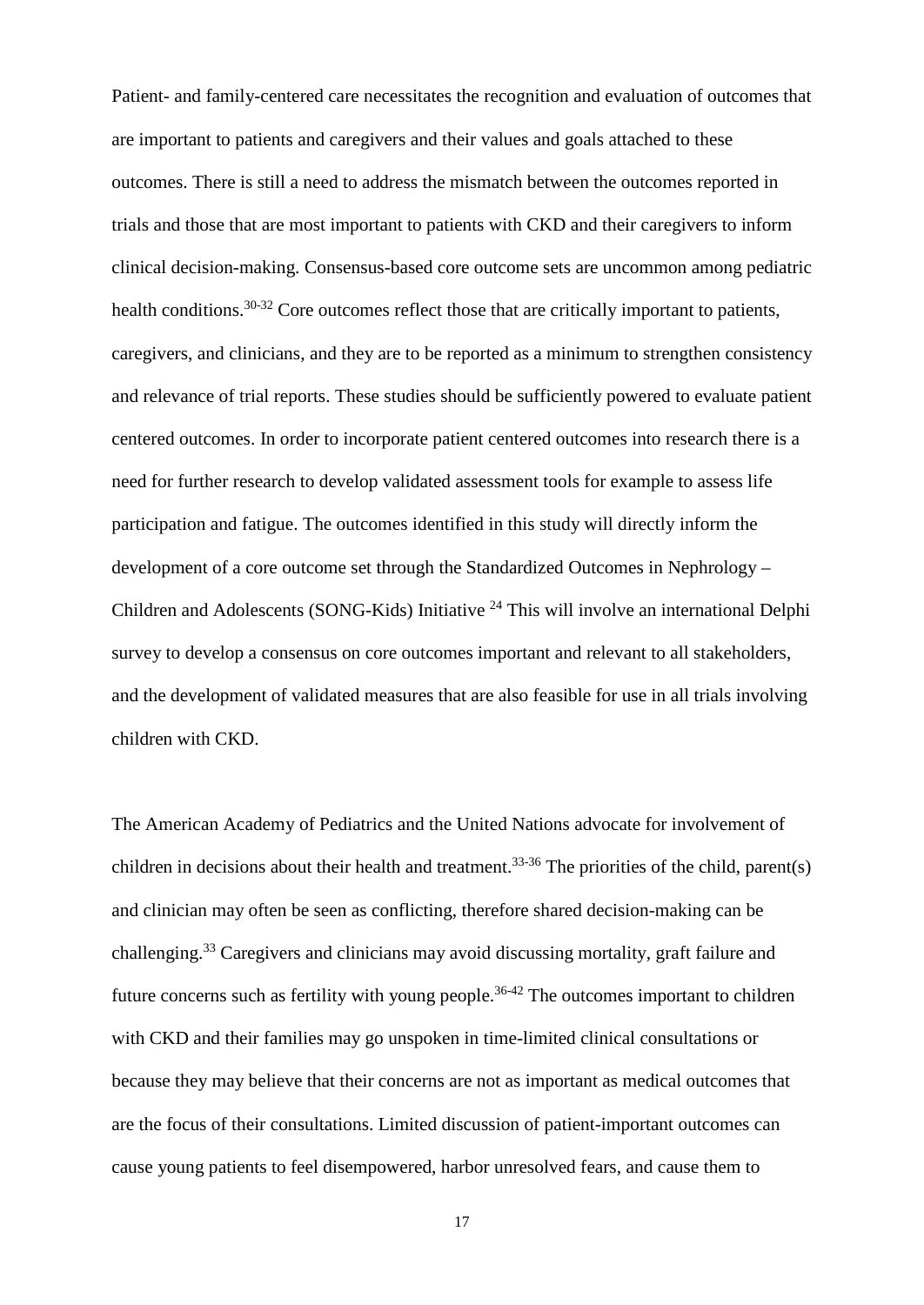disengage from health care, leading to an ineffective partnership and potentially compromised care and outcomes for children.<sup>[2-5,](#page-20-1) [10-13](#page-20-9)</sup>

Kidney function, infection, survival and growth are shared priorities for young people and their caregivers across all stages of CKD. Young people focus on current impacts of CKD including physical activity, fatigue, lifestyle restrictions, hospitalization, social functioning and medication burdens as these impaired their ability to feel normal. Caregivers were focused on gaining control over their child's current health, believed the family and the financial impact to be important considerations, and placed emphasis on their child's longterm health, development and survival. Research that reports outcomes that are important to children with CKD and their caregivers can better inform shared decision-making. The outcomes identified in this study will inform the development of a core outcome set through the SONG-Kids Initiative .<sup>[24](#page-21-3)</sup>

# **Supplementary Material**

- Item S1. Research ethics boards for participating sites
- Table S1. Child question guide/runsheet
- Table S2. Parent question guide/runsheet
- Table S3. Top ten outcomes for children with chronic kidney disease by treatment stage
- Table S4. Top ten outcomes for children with chronic kidney disease by age

Table S5. Top ten outcomes for caregivers by child's treatment stage Table S6. Top ten outcomes for caregivers by child's age

Table S7: Individual ranking of all outcomes– children and adolescents by treatment Table S8: Individual ranking of all outcomes–caregivers by child's treatment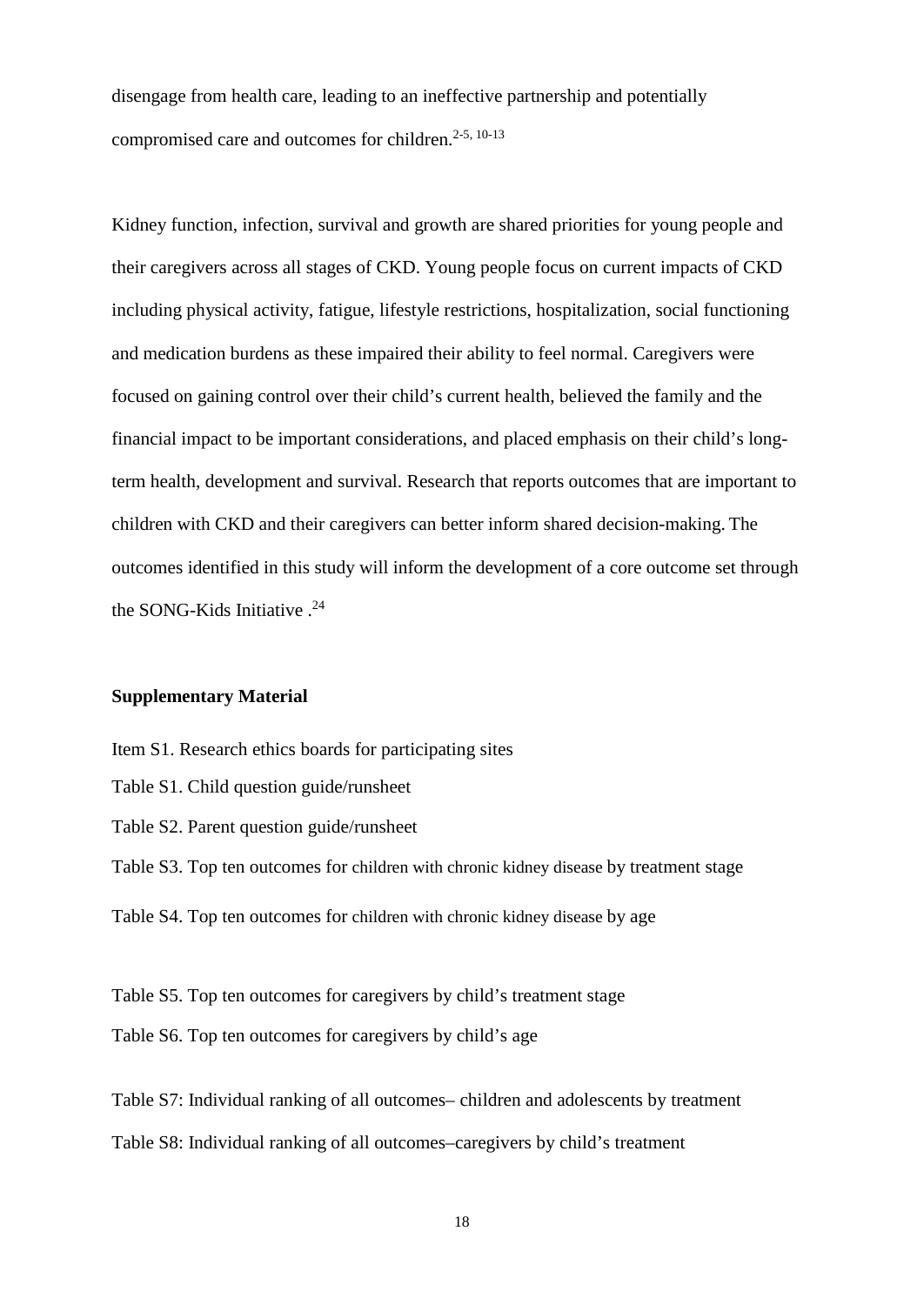Table S9: Individual ranking of outcomes–children and adolescents by age Table S10: Individual ranking of outcomes–caregivers by child's age

Figure S1. Flow chart of focus group/nominal group technique. \*The facilitator suggested other outcomes be added to the list that are frequently reported in trials in children with CKD  $14$  \*\*The rating exercise was used to allow participants to identify which outcomes were the most important to them

**Acknowledgements:** We are grateful to the participants that gave their time to participate in these groups and shared their valuable experience.

**Supporting and financial disclosure declaration:** The authors have no financial relationships relevant to this article to disclose. C.S.H is supported by the NHMRC Program Grant (ID1092957). AT is supported by a NHMRC Fellowship (ID1106716). AV receives grant support from the NHMRC Medical Postgraduate Scholarship (1114539) and the Royal Australasian College of Physicians (Jacquot NHMRC Award for Excellence). The study was funded by The University of Sydney Research Accelerator Grant and the NHMRC Program Grant Better Evidence and Translation in Chronic Kidney Disease (BEAT-CKD) (ID1092957). The funders of this study had no role in the study design, data collection, data analysis, interpretation of data, writing of the manuscript and the decision to submit the report for publication.

**Potential Conflicts of Interest:** The authors have no conflicts of interest relevant to this article to disclose.

Research idea and study design: All authors; data acquisition: CSH, TG, TG, LJJ, AFR, AJ, KEM, AKV, AT; data analysis/interpretation: CSH, TG, JCC, SB, GR, TZ, LJJ, AFR, AJ, KEM, AT-P, AKV, SIA, TDB-H, JD, SM, MM, AW, SC, SEW, WCW, DB, AD, AAE, SF, DSG, SLG, JG, SS, AS, NJW, H-KY, MZ, HC, AT; supervision or mentorship: JCC, SB, AT-P, AT. Each author contributed important intellectual content during manuscript drafting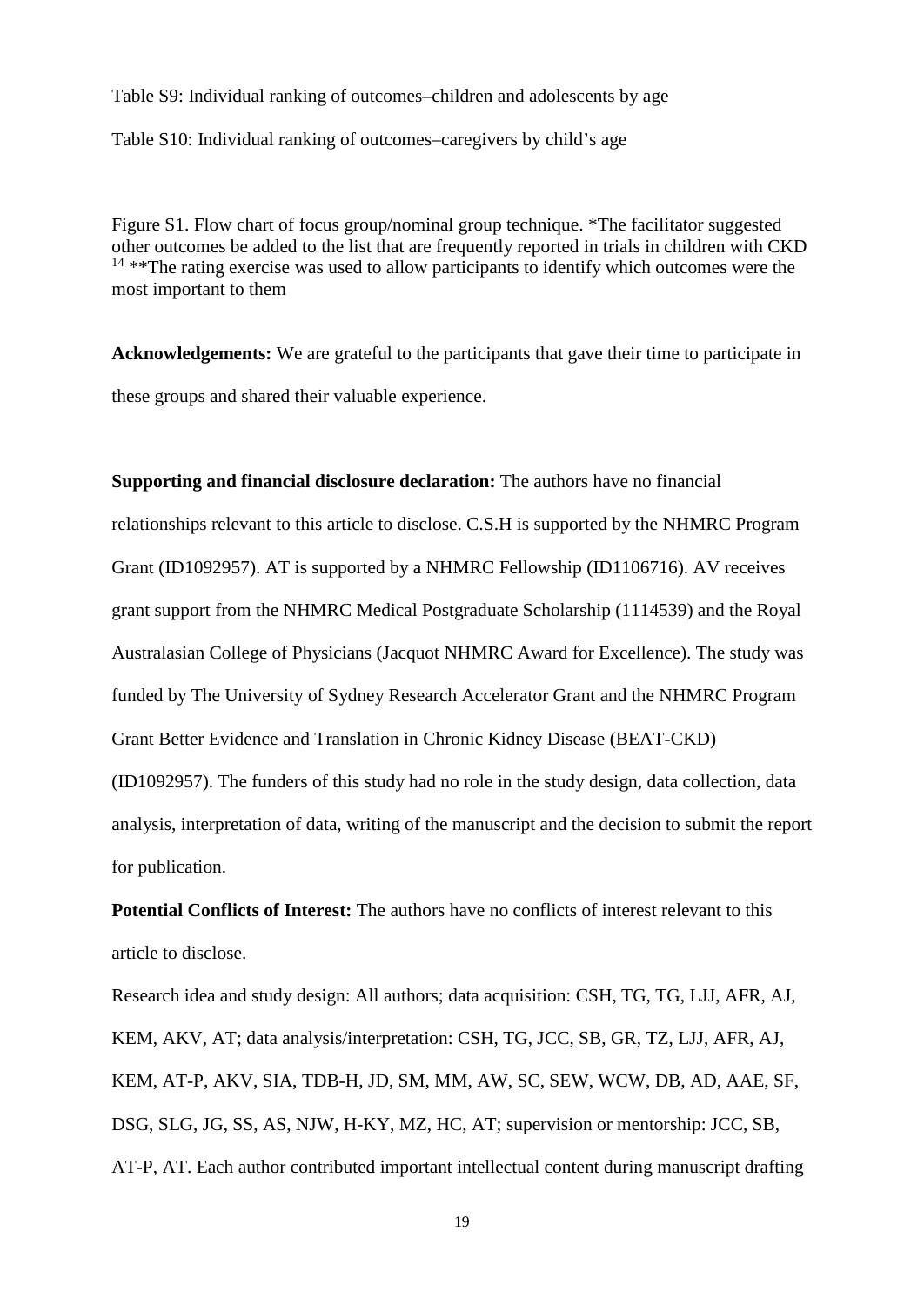or revision and accepts accountability for the overall work by ensuring that questions pertaining to the accuracy or integrity of any portion of the work are appropriately investigated and resolved.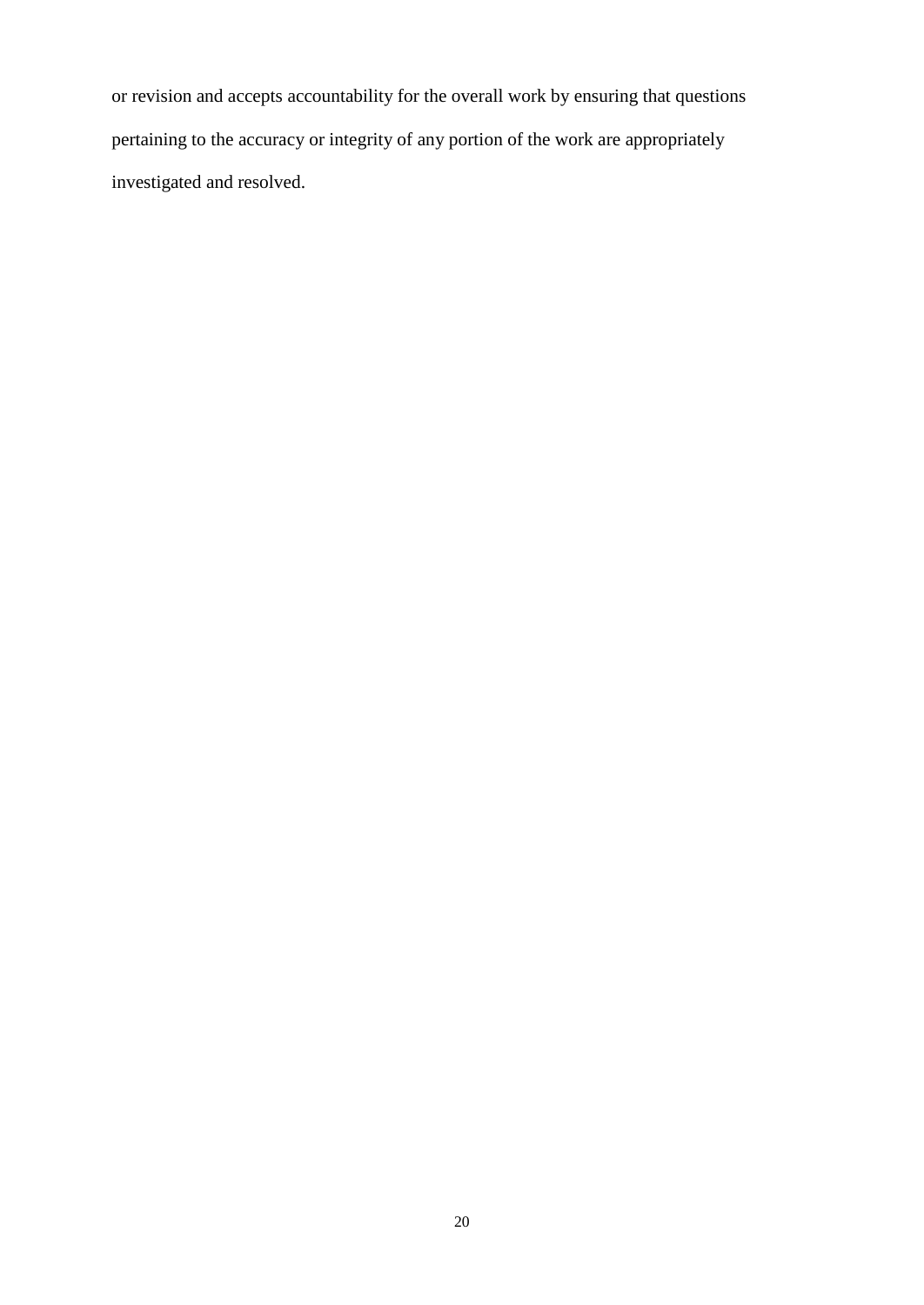# **References**

- <span id="page-20-0"></span>1. McDonald SP, Craig JC. Long-term survival of children with end-stage renal disease. *N Engl J Med.* 2004;350(26):2654-2662.
- <span id="page-20-1"></span>2. Dobbels F, Decorte A, Roskams A, Damme‐Lombaerts V. Health‐related quality of life, treatment adherence, symptom experience and depression in adolescent renal transplant patients. *Pediatr Transplant.* 2010;14(2):216-223.
- 3. Lewis H, Marks SD. Differences between paediatric and adult presentation of ESKD in attainment of adult social goals. *Pediatr Nephrol.* 2014;29(12):2379-2385.
- 4. Harambat J, Van Stralen KJ, Kim JJ, Tizard EJ. Epidemiology of chronic kidney disease in children. *Pediatr Nephrol.* 2012;27(3):363-373.
- 5. Sinha R, Davis ID, Matsuda-Abedini M. Sleep Disturbances in Children and Adolescents With Non–Dialysis-Dependent Chronic Kidney Disease. *Archives of pediatrics & adolescent medicine.* 2009;163(9):850-855.
- <span id="page-20-2"></span>6. Watson AR. Psychosocial support for children and families requiring renal replacement therapy. *Pediatr Nephrol.* 2014;29(7):1169-1174.
- 7. Marciano RC, Soares CMB, Diniz JSS, et al. Behavioral disorders and low quality of life in children and adolescents with chronic kidney disease. *Pediatric Nephrology.*  2011;26(2):281-290.
- 8. Moreira JM, Soares CMBM, Teixeira AL, e Silva ACS, Kummer AM. Anxiety, depression, resilience and quality of life in children and adolescents with pre-dialysis chronic kidney disease. *Pediatric Nephrology.* 2015;30(12):2153-2162.
- <span id="page-20-3"></span>9. Cimete G. Stress factors and coping strategies of parents with children treated by hemodialysis: a qualitative study. *Journal of pediatric nursing.* 2002;17(4):297-306.
- <span id="page-20-9"></span>10. Medway M, Tong A, Craig JC, et al. Parental perspectives on the financial impact of caring for a child with CKD. *Am J Kidney Dis.* 2015;65(3):384-393.
- 11. Tong A, Lowe A, Sainsbury P, Craig J. Parental perspectives on caring for a child with chronic kidney disease: an in‐depth interview study. *Child Care Health Dev.*  2010;36(4):549-557.
- 12. Tong A, Lowe A, Sainsbury P, Craig JC. Experiences of parents who have children with chronic kidney disease: a systematic review of qualitative studies. *Pediatrics.*  2008;121(2):349-360.
- <span id="page-20-4"></span>13. Chalmers I, Bracken MB, Djulbegovic B, et al. How to increase value and reduce waste when research priorities are set. *The Lancet.* 2014;383(9912):156-165.
- <span id="page-20-5"></span>14. Chong LS, Sautenet B, Tong A, et al. Range and Heterogeneity of Outcomes in Randomized Trials of Pediatric Chronic Kidney Disease. *The Journal of Pediatrics.*  2017;186:110-117.
- <span id="page-20-6"></span>15. Tjaden L, Tong A, Henning P, Groothoff J, Craig JC. Children's experiences of dialysis: a systematic review of qualitative studies. *Arch Dis Child* 2012;97(5):395- 402.
- 16. Tong A, Henning P, Wong G, et al. Experiences and perspectives of adolescents and young adults with advanced CKD. *Am J Kidney Dis.* 2013;61(3):375-384.
- <span id="page-20-7"></span>17. Tong A, Morton R, Howard K, Craig JC. Adolescent experiences following organ transplantation: a systematic review of qualitative studies. *J Pediatr.*  2009;155(4):542-549. e545.
- <span id="page-20-8"></span>18. Olausson B, Utbult Y, Hansson S, et al. Transplanted children's experiences of daily living: children's narratives about their lives following transplantation. *Pediatr Transplant.* 2006;10(5):575-585.
- 19. Lindsay Waters A. An ethnography of a children's renal unit: experiences of children and young people with long‐term renal illness. *J Clin Nurs.* 2008;17(23):3103-3114.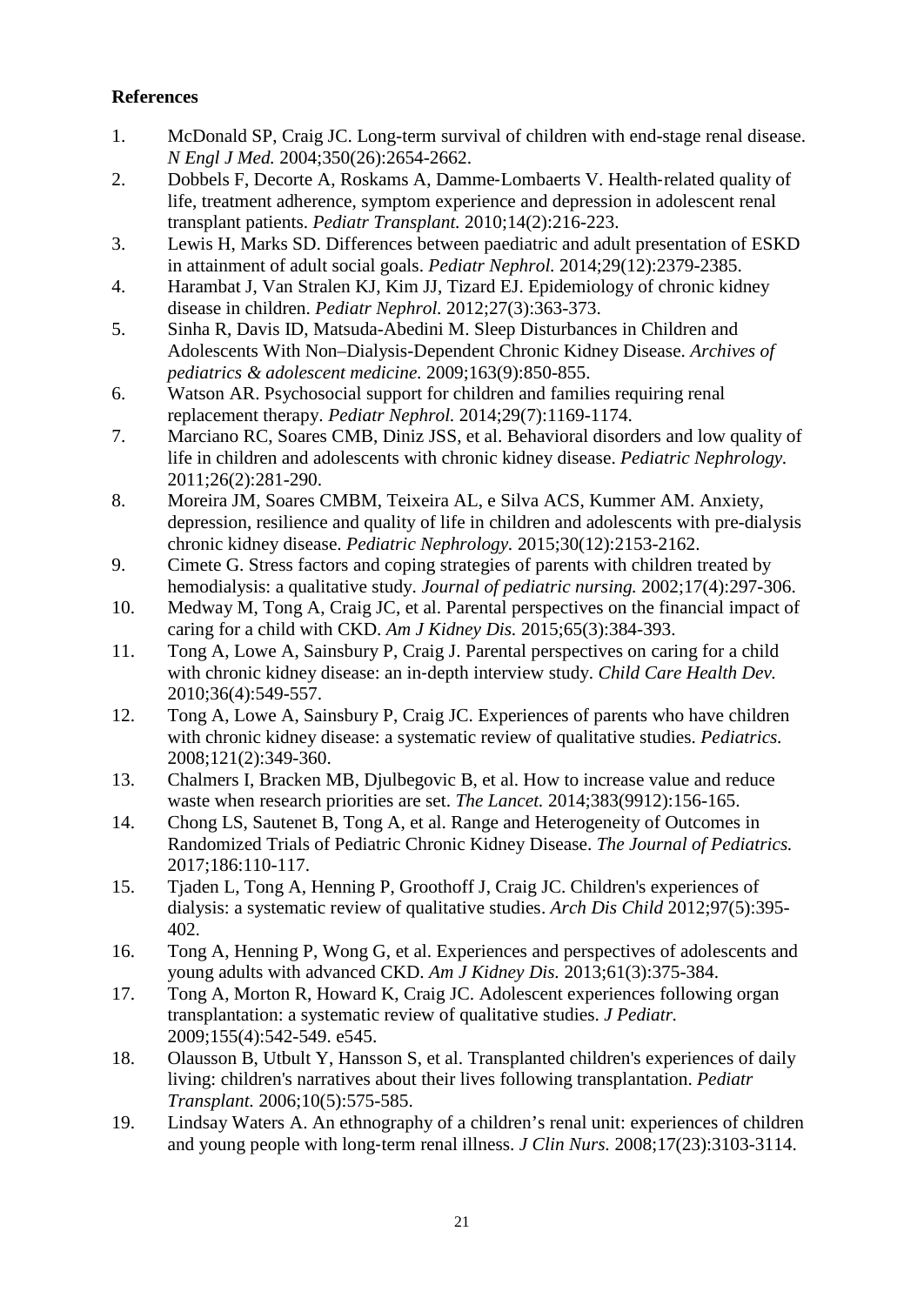- <span id="page-21-9"></span>20. Tong A, Morton R, Howard K, McTaggart S, Craig JC. "When I had my transplant, I became normal." Adolescent perspectives on life after kidney transplantation. *Pediatr Transplant.* 2011;15(3):285-293.
- <span id="page-21-0"></span>21. Urquhart-Secord R, Craig JC, Hemmelgarn B, et al. Patient and caregiver priorities for outcomes in hemodialysis: an international nominal group technique study. *American Journal of Kidney Diseases.* 2016;68(3):444-454.
- <span id="page-21-1"></span>22. Howell M, Tong A, Wong G, Craig JC, Howard K. Important outcomes for kidney transplant recipients: a nominal group and qualitative study. *Am J Kidney Dis*  2012;60(2):186-196.
- <span id="page-21-2"></span>23. Sinha I, Jones L, Smyth RL, Williamson PR. A systematic review of studies that aim to determine which outcomes to measure in clinical trials in children. *PLoS Med.*  2008;5(4):e96.
- <span id="page-21-3"></span>24. Tong A, Samuel S, Zappitelli M, et al. Standardised Outcomes in Nephrology— Children and Adolescents (SONG-Kids): a protocol for establishing a core outcome set for children with chronic kidney disease. *Trials.* 2016;17(1):401.
- <span id="page-21-4"></span>25. Allen J, Dyas J, Jones M. Building consensus in health care: a guide to using the nominal group technique. *Br J Community Nurs.* 2004;9(3):110-114.
- <span id="page-21-5"></span>26. Gargon E, Gurung B, Medley N, et al. Choosing important health outcomes for comparative effectiveness research: a systematic review. *PLoS One.*  2014;9(6):e99111.
- <span id="page-21-6"></span>27. Morton RL, Tong A, Webster AC, Snelling P, Howard K. Characteristics of dialysis important to patients and family caregivers: a mixed methods approach. *Nephrol Dial Transpl.* 2011;26(12):4038-4046.
- <span id="page-21-7"></span>28. Chapelle O, Metlzer D, Zhang Y, Grinspan P. Expected reciprocal rank for graded relevance. Paper presented at: Proceedings of the 18th ACM conference on Information and knowledge management2009.
- <span id="page-21-8"></span>29. Gutman T, Hanson CS, Bernays S, et al. Child and Parental Perspectives on Communication and Decision Making in Pediatric CKD: A Focus Group Study. *American Journal of Kidney Diseases.* 2018;72(4):547-599.
- <span id="page-21-10"></span>30. Harman NL, Bruce IA, Callery P, et al. MOMENT–Management of Otitis Media with Effusion in Cleft Palate: protocol for a systematic review of the literature and identification of a core outcome set using a Delphi survey. *Trials.* 2013;14(1):70.
- 31. Sinha IP, Gallagher R, Williamson PR, Smyth RL. Development of a core outcome set for clinical trials in childhood asthma: a survey of clinicians, parents, and young people. *Trials.* 2012;13(1):103.
- 32. Morris C, Simkiss D, Busk M, et al. Setting research priorities to improve the health of children and young people with neurodisability: a British Academy of Childhood Disability-James Lind Alliance Research Priority Setting Partnership. *BMJ open.*  2015;5(1):e006233.
- <span id="page-21-11"></span>33. Adams RC, Levy SE. Shared Decision-Making and Children With Disabilities: Pathways to Consensus. *Pediatrics.* 2017:e20170956.
- 34. Wyatt KD, List B, Brinkman WB, et al. Shared decision making in pediatrics: a systematic review and meta-analysis. *Acad Pediatr.* 2015;15(6):573-583.
- 35. Ruhe KM, Wangmo T, Badarau DO, Elger BS, Niggli F. Decision-making capacity of children and adolescents—Suggestions for advancing the concept's implementation in pediatric healthcare. *Eur J Pediatr.* 2015;174(6):775-782.
- <span id="page-21-12"></span>36. Coyne I, Harder M. Children's participation in decision-making: Balancing protection with shared decision-making using a situational perspective. *J Child Health Care.*  2011;15(4):312-319.
- 37. Butz AM, Walker JM, Pulsifer M, Winkelstein M. Shared decision making in school age children with asthma. *Pediatr Nurs.* 2007;33(2):111.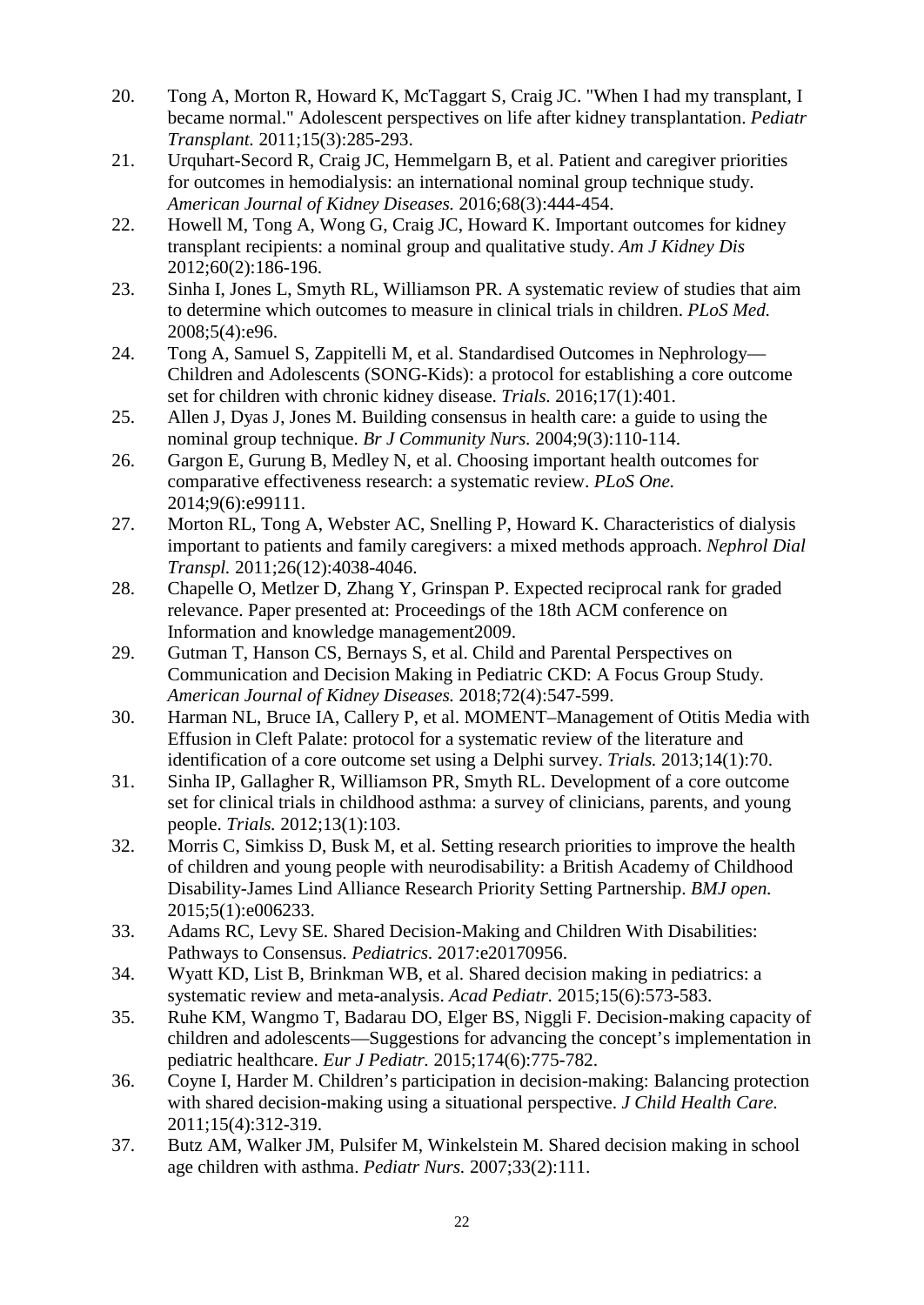- 38. Gabe J, Olumide G, Bury M. 'It takes three to tango':: a framework for understanding patient partnership in paediatric clinics. *Soc Sci Med.* 2004;59(5):1071-1079.
- 39. Miller VA. Parent–child collaborative decision making for the management of chronic illness: A qualitative analysis. *Fam Syst Health.* 2009;27(3):249.
- 40. Young B, Dixon-Woods M, Windridge KC, Heney D. Managing communication with young people who have a potentially life threatening chronic illness: qualitative study of patients and parents. *Br Med J.* 2003;326(7384):305.
- 41. Zwaanswijk M, Tates K, van Dulmen S, Hoogerbrugge PM, Kamps WA, Bensing JM. Young patients', parents', and survivors' communication preferences in paediatric oncology: Results of online focus groups. *BMC pediatrics.* 2007;7(1):35.
- 42. Wright C, Coad J, Morgan S, Stark D, Cable M. 'Just in case': The fertility information needs of teenagers and young adults with cancer. *European journal of cancer care.* 2014;23(2):189-198.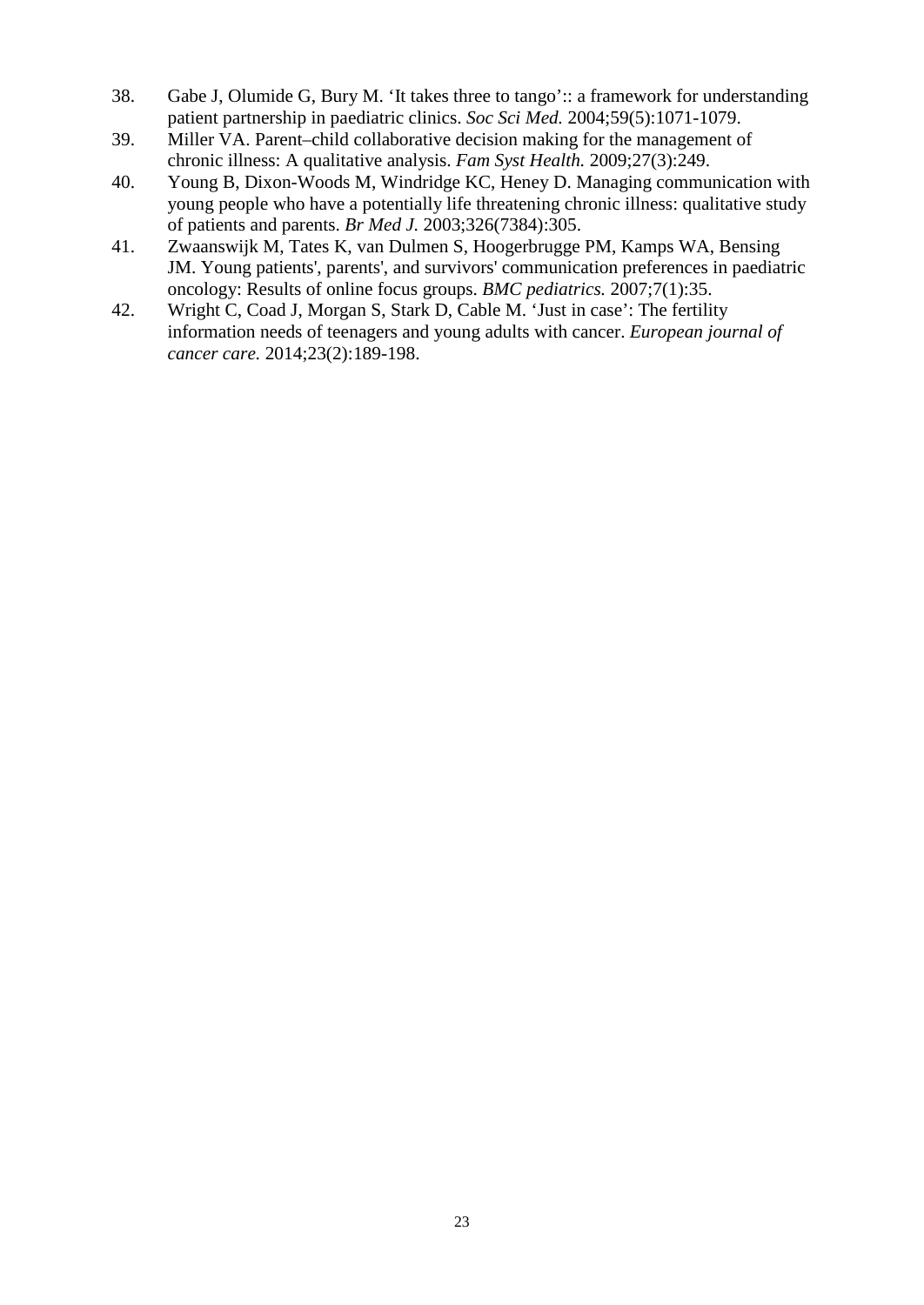| <b>Characteristics</b>                                     | n(%     |
|------------------------------------------------------------|---------|
| Gender                                                     |         |
| Male                                                       | 19(56)  |
| Female                                                     | 15(44)  |
| Country of birth                                           |         |
| Australia                                                  | 13 (38) |
| Canada                                                     | 5(15)   |
| <b>USA</b>                                                 | 14(41)  |
| Other <sup>a</sup>                                         | 2(6)    |
| Age (years)                                                |         |
| $8 - 12$                                                   | 10(29)  |
| $13 - 17$                                                  | 20(59)  |
| 18-21                                                      | 4(12)   |
| Stage of treatment                                         |         |
| Chronic kidney disease 1-5 (no kidney replacement therapy) | 17(50)  |
| Peritoneal dialysis                                        | 4(12)   |
| In-center hemodialysis                                     | 1(3)    |
| Transplant                                                 | 12(35)  |
| Primary kidney disease                                     |         |
| Congenital abnormalities of kidneys/urinary tract          | 12(35)  |
| Nephrotic syndrome                                         | 4(12)   |
| Focal segmental glomerulosclerosis                         | 3(9)    |
| Polycystic kidney disease                                  | 2(6)    |
| Cystinosis                                                 | 1(3)    |
| IgA nephropathy                                            | 1(3)    |
| Not reported or not known                                  | 11 (32) |

# **Table 1. Characteristics of the children with chronic kidney disease (N=34)**

aOther includes: Mexico and New Zealand;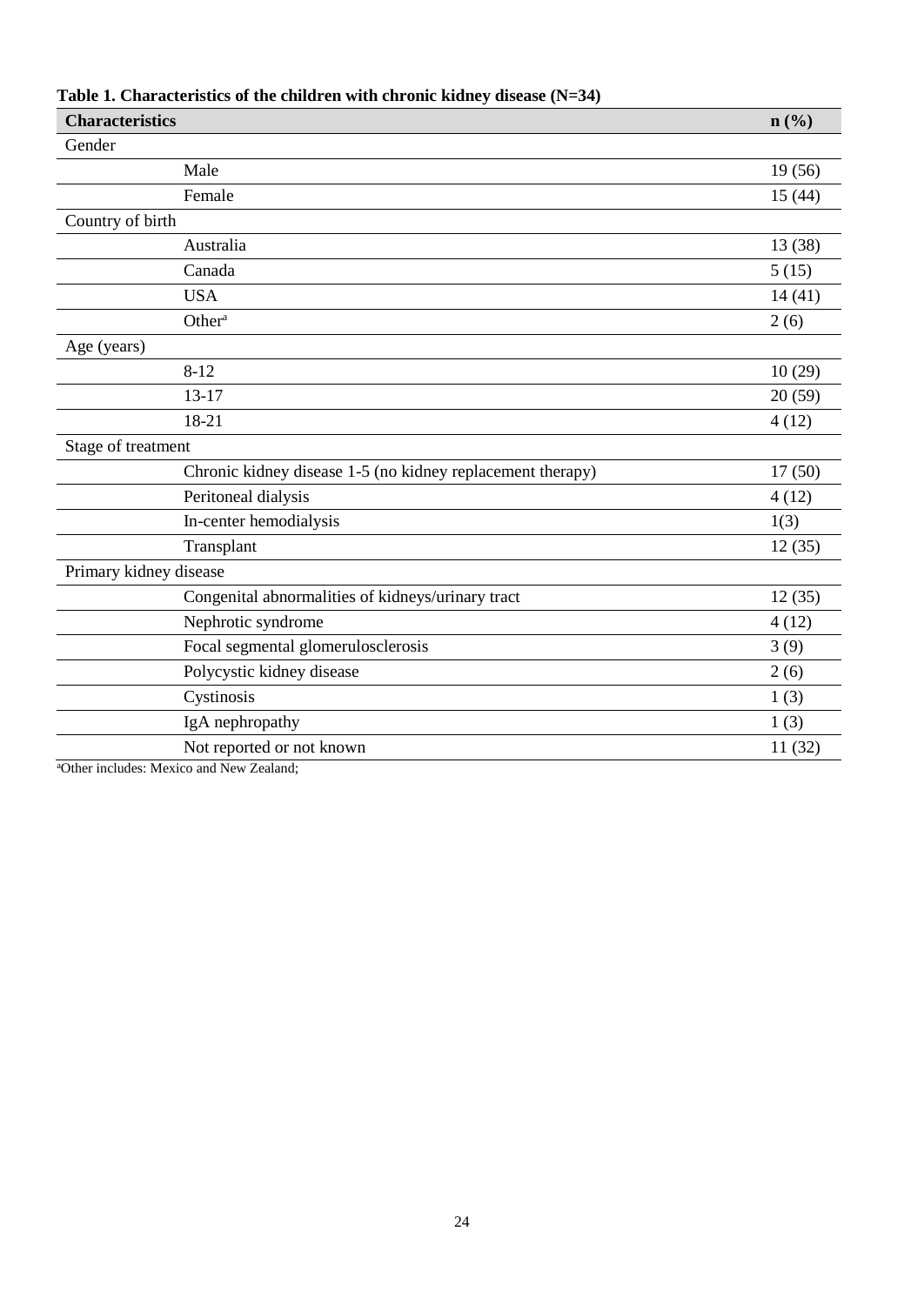| <b>Characteristics</b>                            | n(%)    |
|---------------------------------------------------|---------|
| Gender                                            |         |
| Male                                              | 13(21)  |
| Female                                            | 49 (79) |
| Relationship to child with CKD                    |         |
| Mother                                            | 47 (76) |
| Father                                            | 13(21)  |
| Other (grandmother, aunt)                         | 2(4)    |
| Country of birth                                  |         |
| Australia                                         | 11(18)  |
| <b>USA</b>                                        | 9(15)   |
| Canada                                            | 8(13)   |
| Other <sup>a</sup>                                | 25(40)  |
| Not reported                                      | 9(15)   |
| Age (years)                                       |         |
| $21 - 30$                                         | 4(6)    |
| $31 - 40$                                         | 10(16)  |
| $41 - 50$                                         | 26(42)  |
| $51 - 60$                                         | 10(16)  |
| Not reported                                      | 12(19)  |
| Highest level of education                        |         |
| Bachelor degree or higher                         | 19(31)  |
| Diploma/certificate/trade                         | 18 (29) |
| Secondary school                                  | 11(18)  |
| Primary school                                    | 2(3)    |
| Not reported                                      | 12 (19) |
| Child's chronic kidney disease treatment stage    |         |
| 1-5 (no renal replacement therapy)                | 25(40)  |
| Peritoneal dialysis                               | 8(13)   |
| In-center hemodialysis                            | 5(8)    |
| Dialysis (not specified)                          | 1(2)    |
| Transplant                                        | 22(35)  |
| Not reported                                      | 1(2)    |
| Child's primary kidney disease                    |         |
| Congenital abnormalities of kidneys/urinary tract | 15(25)  |
| Nephrotic syndrome                                | 9(15)   |
| Focal segmental glomerulosclerosis                | 4(6)    |
| Polycystic kidney disease                         | 4(6)    |
| Posterior Urethral Valves                         | 4(6)    |
| Other <sup>b</sup>                                | 9(15)   |
| No reported or not known                          | 17(28)  |

| Table 2. Characteristics of the caregivers of children with chronic kidney disease $(N=62)$ |  |  |  |
|---------------------------------------------------------------------------------------------|--|--|--|
|                                                                                             |  |  |  |

<sup>a</sup>Other includes: England, Ethiopia, Fiji, India, Kenya, Mexico, New Zealand, Pakistan, Poland, Somalia, Vietnam; Other<sup>b</sup> includes: Cystinosis, Eagle-Barrett syndrome, IgA nephropathy, Scleroderma, Neurogenic bladder, bladder obstruction, reflux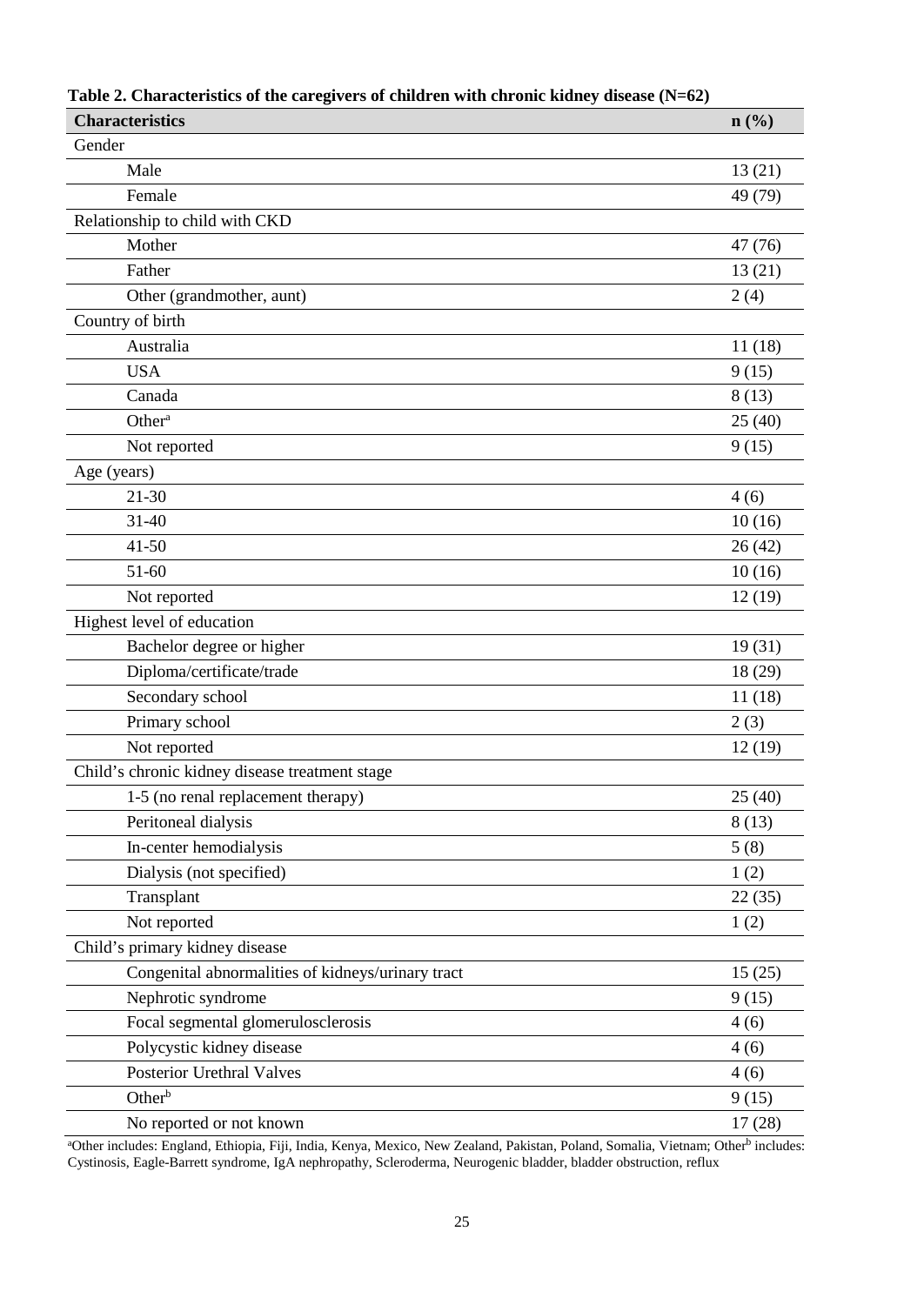# **Table 3: Selected illustrative quotations**

|                            | <b>Current and immediate focus</b>                                                                                                                                                                                                                                                                                                                                             |
|----------------------------|--------------------------------------------------------------------------------------------------------------------------------------------------------------------------------------------------------------------------------------------------------------------------------------------------------------------------------------------------------------------------------|
| <b>Theme</b>               | <b>Illustrative quotations</b>                                                                                                                                                                                                                                                                                                                                                 |
| <b>Wanting to feel</b>     | Young people <sup>a</sup>                                                                                                                                                                                                                                                                                                                                                      |
| normal                     | Physical activity, feeling normal, school. Because sometimes I don't feel like other people, and I feel left out sometimes Like you'll feel different to other people. Other people who<br>don't have problems. (Female, child, CKD, Australia)                                                                                                                                |
|                            | It can affect your relationship with like a boyfriend or a girlfriend. Because people want like a perfect person. And some people can't deal with people who have to take medication and<br>they judge them for having to do it. So, even if they did like you and then they find out you have a medical reason. (Female, adolescent, dialysis, Australia)                     |
|                            | Sometimes we want to hang out with friends, go out, have fun, be normal kids. We really can't with medications, we have restrictions. Like, 'You can't do this, you might get sick. You<br>can't do this, you might get sick'. We have so much we can't. (Female, adolescent, transplant, USA)                                                                                 |
|                            | Yeah. Just for me, like I'm playing sports all the time, and I get tired all the time, puffed and wear out quicker than all the others. (Male, adolescent, transplant, Australia)                                                                                                                                                                                              |
|                            | Each meal is a well thought out process. You can't just grab something and go. It gets stressful. (Male, adolescent, dialysis, Australia)                                                                                                                                                                                                                                      |
|                            | <b>Caregivers</b>                                                                                                                                                                                                                                                                                                                                                              |
|                            | Just the normality. I find when it comes to sports I'm always saying to my son, you can't do football, better not do basketball, can't do this. It's only in the last 3 months I thought well,<br>hang on he's still got to be a child. I think research needs to be changed on the approach with that as well, what they can safely do and can't do. (Mother, CKD, Australia) |
|                            | She's playing volleyball, so that actually helped her spirits it helped her depression level, and helped her get back on the social level, and school. (Mother, CKD, Canada)                                                                                                                                                                                                   |
|                            | All he's ever wanted to be is normal, he's never wanted to be that different kidthe sick kid, so we tell him 'you're not'. (Mother, transplant, Australia)                                                                                                                                                                                                                     |
|                            | He would be the first to tell you that not being able to play sports do things that other kids do, without the exhaustion that goes with kidney disease (Father, CKD, Canada)                                                                                                                                                                                                  |
|                            | None of us put "physical activity" and it's important, but they can't move They're like invalids. My son is, anyway. (Mother, CKD, Canada)                                                                                                                                                                                                                                     |
| <b>Strengthening</b>       | <b>Caregivers</b>                                                                                                                                                                                                                                                                                                                                                              |
| resilience for             | But for us at the moment the toughest side is the mental side of him that we haven't had to worry about before. (Father, transplant, Australia)                                                                                                                                                                                                                                |
| daily<br>challenges        | Anxiety is very big [for my son]it got to the point where he wouldn't actually get out of the car to go to school. (Mother, transplant, Australia)                                                                                                                                                                                                                             |
|                            | You know when he looked at himself in the mirror he hated himself. And he felt really embarrassed, and I mean I had to worklike you have got to go to school mate. I said I'm sorry<br>that you're going through this but we just have got to tough it out He'd come home and just go to his room. Really closed off. (Mother, CKD, Australia)                                 |
| <b>Imminent threats to</b> | Young people                                                                                                                                                                                                                                                                                                                                                                   |
| life                       | I get concerned with blood pressure because I almost died because of high blood pressure. (Girl, adolescent, dialysis, Australia)                                                                                                                                                                                                                                              |
|                            | Because if I like land or fall on my kidneys or something, one of the cysts will pop and I might die or go into ICU or something. (Girl, adolescent, CKD, Australia)                                                                                                                                                                                                           |
|                            | <b>Caregivers</b>                                                                                                                                                                                                                                                                                                                                                              |
|                            | I was told prepare to say goodbye to him a few weeks ago, for like the third time in the last twelve months, so you can imagine how very sick he gets. (Mother, dialysis, Australia)                                                                                                                                                                                           |
|                            | He had cardiac arrest in the nurse's arms He was literally blue, and I don't ever want to see that again in my entire life (Mother, dialysis, Canada)                                                                                                                                                                                                                          |
|                            | There's actual health concerns like cancer, blood pressure, or cardiovascular, and then there's more social wellbeing and, whilst for me social wellbeing is important, medical is more<br>important". (Mother, dialysis, Australia)                                                                                                                                           |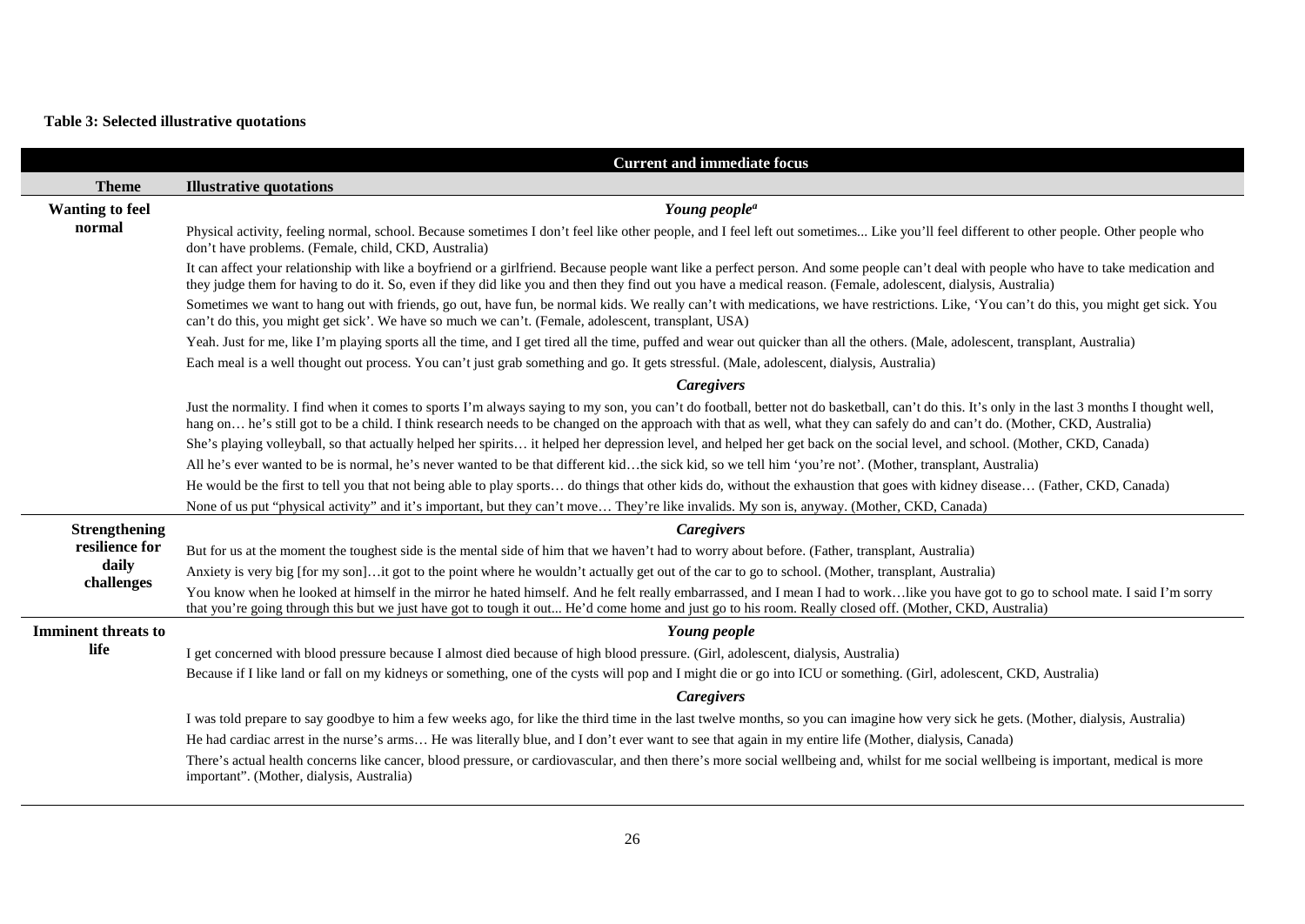| <b>Devastating</b> | Young people                                                                                                                                                                                                                                                                                                                                                                                                                                                                                                                                                                                                                                                                                             |
|--------------------|----------------------------------------------------------------------------------------------------------------------------------------------------------------------------------------------------------------------------------------------------------------------------------------------------------------------------------------------------------------------------------------------------------------------------------------------------------------------------------------------------------------------------------------------------------------------------------------------------------------------------------------------------------------------------------------------------------|
| family burden      | [My sister] didn't get her birthday cake because I was in hospital on her birthday. (Female, adolescent, dialysis, Australia)                                                                                                                                                                                                                                                                                                                                                                                                                                                                                                                                                                            |
|                    | I think it makes it a bit difficultIf I feel sick my mum stresses so much. She's got to drop everything just to take me to the hospital. (Female, adolescent, CKD, Australia)                                                                                                                                                                                                                                                                                                                                                                                                                                                                                                                            |
|                    | Caregivers                                                                                                                                                                                                                                                                                                                                                                                                                                                                                                                                                                                                                                                                                               |
|                    | I guess, in those years, spending a lot of time, at least 50% of my time in hospital. And then still having to work too, to pay mortgages and cope, and when asking about opportunities for<br>respite, just being told there are none, suck it up. Basically. (Mother, child with CKD, Australia)                                                                                                                                                                                                                                                                                                                                                                                                       |
|                    | When my son went on hemodialysis, I lost my job. So that was a challenge. You can't really find a job that's going to allow you to leave 3 days a week(Mother, dialysis, USA)                                                                                                                                                                                                                                                                                                                                                                                                                                                                                                                            |
|                    | We prefer to have [my daughter] at home for her [dialysis]It's a lot easier for my family. (Mother, CKD, Australia)                                                                                                                                                                                                                                                                                                                                                                                                                                                                                                                                                                                      |
| <b>Seeking</b>     | Young people                                                                                                                                                                                                                                                                                                                                                                                                                                                                                                                                                                                                                                                                                             |
| control over       | When I get bad results I get really bad anxietyI guess it's all the same worry. If that makes sense. I worry about all of it. (Female, adolescent, CKD, Australia)                                                                                                                                                                                                                                                                                                                                                                                                                                                                                                                                       |
| current health     | I look into the details of each test, because I know that there's going to be specific ranges which I have to be within. (Male, adolescent, transplant, Australia)                                                                                                                                                                                                                                                                                                                                                                                                                                                                                                                                       |
|                    | Caregivers                                                                                                                                                                                                                                                                                                                                                                                                                                                                                                                                                                                                                                                                                               |
|                    | Well kidney function is important because that is where the disease is stemming from, ultimately. (Mother, CKD, Australia)                                                                                                                                                                                                                                                                                                                                                                                                                                                                                                                                                                               |
|                    | Infections. You are constantly worrying about other children even having the flu, gastro they have to go to school with 1500 students everyday (Mother, transplant, Australia)                                                                                                                                                                                                                                                                                                                                                                                                                                                                                                                           |
|                    | The biggest challenge for myself is not being able to help, not being able to do something myselfshe went from stage 3 to stage 5 in zero months. (Mother, dialysis, USA)                                                                                                                                                                                                                                                                                                                                                                                                                                                                                                                                |
|                    | Well see, he's at 16% at the moment, which – might sound stupid – I'm actually happy about, because at least it's still above dialysis. (Mother, CKD, Australia)                                                                                                                                                                                                                                                                                                                                                                                                                                                                                                                                         |
|                    | It's actually with his eating and his growth and with him just keeping wellBut with [Mycophenolate mofetil] which they say is better for his kidney, he'll get the flu first and gastro and<br>he'll have it like for a month which drains him and pushes him back on the growth (Parent, transplant, Australia)                                                                                                                                                                                                                                                                                                                                                                                         |
|                    | When we were looking at dialysis, and having a fistula, versus in-home dialysis through the stomachI never really thought of survival as a pull to either one of those treatments, but I<br>was looking at the impact on health, on family, on time, on all those other things. (Mother, transplant, USA)                                                                                                                                                                                                                                                                                                                                                                                                |
|                    | Sometimes you want to know, is this going to succeed? Is this going to make the kid healthy again, or is it not? Ultimately, it's all about survival, but depending on what you're doing at<br>that moment, if you're looking at a medication or treatment, you are looking at, Is this going to get our kidney back to where it needs to be, is this going to get us off certain medications,<br>or is this going to improve quality of life? That might be a primary focus, and survival, you're not thinking about that, you're not thinking about whether they're going to live or die,<br>you're thinking about whether they're going to get healthy from this treatment. (Mother, transplant, USA) |
|                    |                                                                                                                                                                                                                                                                                                                                                                                                                                                                                                                                                                                                                                                                                                          |
|                    | Focused on future and long-term impacts                                                                                                                                                                                                                                                                                                                                                                                                                                                                                                                                                                                                                                                                  |
| <b>Theme</b>       | <b>Illustrative quotations</b>                                                                                                                                                                                                                                                                                                                                                                                                                                                                                                                                                                                                                                                                           |
| Parental           | <b>Caregivers</b>                                                                                                                                                                                                                                                                                                                                                                                                                                                                                                                                                                                                                                                                                        |
| responsibility     | I think the biggest challenge and the biggest impect to [my daughter's] life is her delayed development, and her delayed milestones, and her learning dischilities, and the things that (I'm                                                                                                                                                                                                                                                                                                                                                                                                                                                                                                             |

**to protect health and development**  I think the biggest challenge and the biggest impact to [my daughter's] life is her delayed development, and her delayed milestones, and her learning disabilities, and the things that (I'm now told) go hand-in-hand with transplantation and kidney failure, and I continually now wonder whether it wouldn't have been wiser to transplant her much earlier…It's her cognitive abilities that I think were impacted and it really worries me how she's going to carry on as she gets older and graduates from high school. What she's going to be able to do, and whether she's going to be able to live independently, or function efficiently. That's what worries me a lot. (Mother, transplant, Canada)

You wonder about things like will they be able to have children themselves, as adults. Or is this medication going to make them sterile. (Mother, transplant, Australia) When you have to take them to get blood. "Why do I have to go take blood now? Why do I have to do it if I'm OK?" We need to make sure you're staying OK. (Mother, CKD, Canada)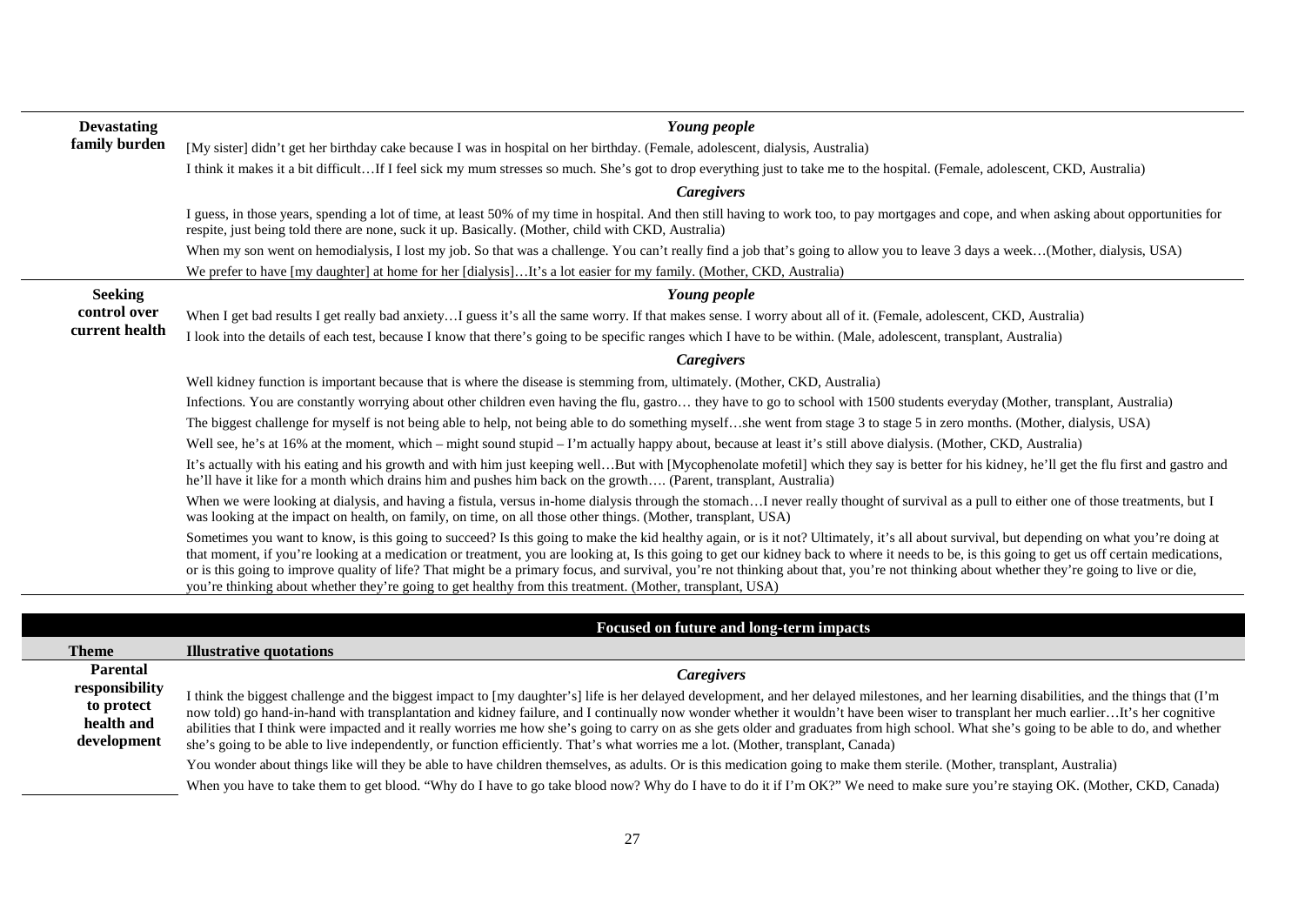|                          | It's in the background for me because it hasn't been a prominent issue yet, I'm just aware that it will become an issue [cardiovascular disease]. (Mother, child on dialysis, Australia)                                                                                                                                                                                                                                                                                                                                                                                     |
|--------------------------|------------------------------------------------------------------------------------------------------------------------------------------------------------------------------------------------------------------------------------------------------------------------------------------------------------------------------------------------------------------------------------------------------------------------------------------------------------------------------------------------------------------------------------------------------------------------------|
|                          | Survivability. I think ultimately, that should be the priority. Because that's my priority. So I need to know that I can discount that in my decision-making process. Okay, right, no<br>difference, let's go down the list, what's next important? What do I need to know? If you don't tell me that information, when that's my most important information. (Mother, transplant,<br>Australia)                                                                                                                                                                             |
| Remaining                | Young people                                                                                                                                                                                                                                                                                                                                                                                                                                                                                                                                                                 |
| hopeful                  | They tell me not to worry about it because it will be fine when you grow up. (Female, child, CKD, Australia)                                                                                                                                                                                                                                                                                                                                                                                                                                                                 |
|                          | I think this has helped me be more successful, and to focus on what's really needed, and not just take life for granted, and the things that I have. (Male, young adult, transplant, USA)                                                                                                                                                                                                                                                                                                                                                                                    |
|                          | If it comes back again [nephrotic syndrome]But they said that there was a high chance that when you're our age it can go away. You never know. (Male, adolescent, CKD, Australia)                                                                                                                                                                                                                                                                                                                                                                                            |
|                          | It's just recently, my last doctor appointment my doctor told me that my kidney, my only kidney, could fail in like 4 or 5 years, 'cause the percentage is declining right now and if it<br>keeps continuing at this rate, I'm going to need a new kidney when I'm 20 and I don't really know, right? Anything could happen. (Male, adolescent, CKD, Canada)                                                                                                                                                                                                                 |
| <b>Concern for</b>       | Young people                                                                                                                                                                                                                                                                                                                                                                                                                                                                                                                                                                 |
| limited<br>opportunities | Being able to get the job you want. Because I want to be HPE teacher. Like a coach or something. And you have to be very fit to do it. (Female, adolescent, dialysis, Australia)                                                                                                                                                                                                                                                                                                                                                                                             |
|                          | I want to live a life where you can hope that you'll have a family, get married, and you never know (Female, adolescent, transplant, USA)                                                                                                                                                                                                                                                                                                                                                                                                                                    |
|                          | <b>Caregivers</b>                                                                                                                                                                                                                                                                                                                                                                                                                                                                                                                                                            |
|                          | It's more living with the experience that they've grown up with and as adults how that's going to affect them and their decision-making process of having relationships with people, or you<br>know, or genetically, if they were to become parents you know, is that gonna be a worry for them. (Mother, CKD, Australia)                                                                                                                                                                                                                                                    |
|                          | His friends are now starting to work, and there's just no way. He's exhausted, a day off schoolEmployment is going to be huge. (Mother, transplant, Canada)                                                                                                                                                                                                                                                                                                                                                                                                                  |
|                          | I'm thinking broader, I'm thinking more about the ability to live independently, be an adult. (Mother, CKD, Canada)                                                                                                                                                                                                                                                                                                                                                                                                                                                          |
| Prognostic               | Young people                                                                                                                                                                                                                                                                                                                                                                                                                                                                                                                                                                 |
| uncertainty              | I have another one. Longer lifespan of the transplant. That's my most importantFrankly, this thing could stop working tomorrow. It could be 10 years from now. That's a fear of mine. I<br>try not to think about it too much, but the uncertainty I plan things out. I like to know what I'm getting into. So the fact that this could, it's a 50/50 chance that it could just stop working,<br>I'll be constantly not wanting to do things. If I want to go outside but I know that I could get bumped in my stomach, I might not go. (Male, young adult, transplant, USA) |
|                          | I feel like when I get a transplant, I might not have my kidneys as long because I'll get a transplant from someone who is already dead. And they're not going to have as much energy as<br>someone living. (Female, child, CKD, Canada)                                                                                                                                                                                                                                                                                                                                     |
|                          | First thing is going to be the length of the lifespan of the transplant, because I want it to last longer. I don't want to have to go back on dialysis, or take more medications and the restriction<br>to that. (Male, young adult, transplant, USA)                                                                                                                                                                                                                                                                                                                        |
|                          | <b>Caregivers</b>                                                                                                                                                                                                                                                                                                                                                                                                                                                                                                                                                            |
|                          | What if something goes wrong? Is the biggest question you have as a parent? What do we do if Plan A doesn't work? (Mother, CKD, Canada)                                                                                                                                                                                                                                                                                                                                                                                                                                      |
|                          | I mean the graft survival is huge for me, because he's so young. I was told they're only allowed three transplants in their lifetime (Mother, dialysis, Canada)                                                                                                                                                                                                                                                                                                                                                                                                              |
|                          | So when it comes to thinking about transplants and all that, at our doctor visits, he just reached stage 3. So anytime you try to ask the doctor about it, you know, they don't want to talk<br>about it. But they don't want to give you an estimate of when he's going to have it, I don't know if it's to not keep our hopes up, or" (Mother, CKD, USA)                                                                                                                                                                                                                   |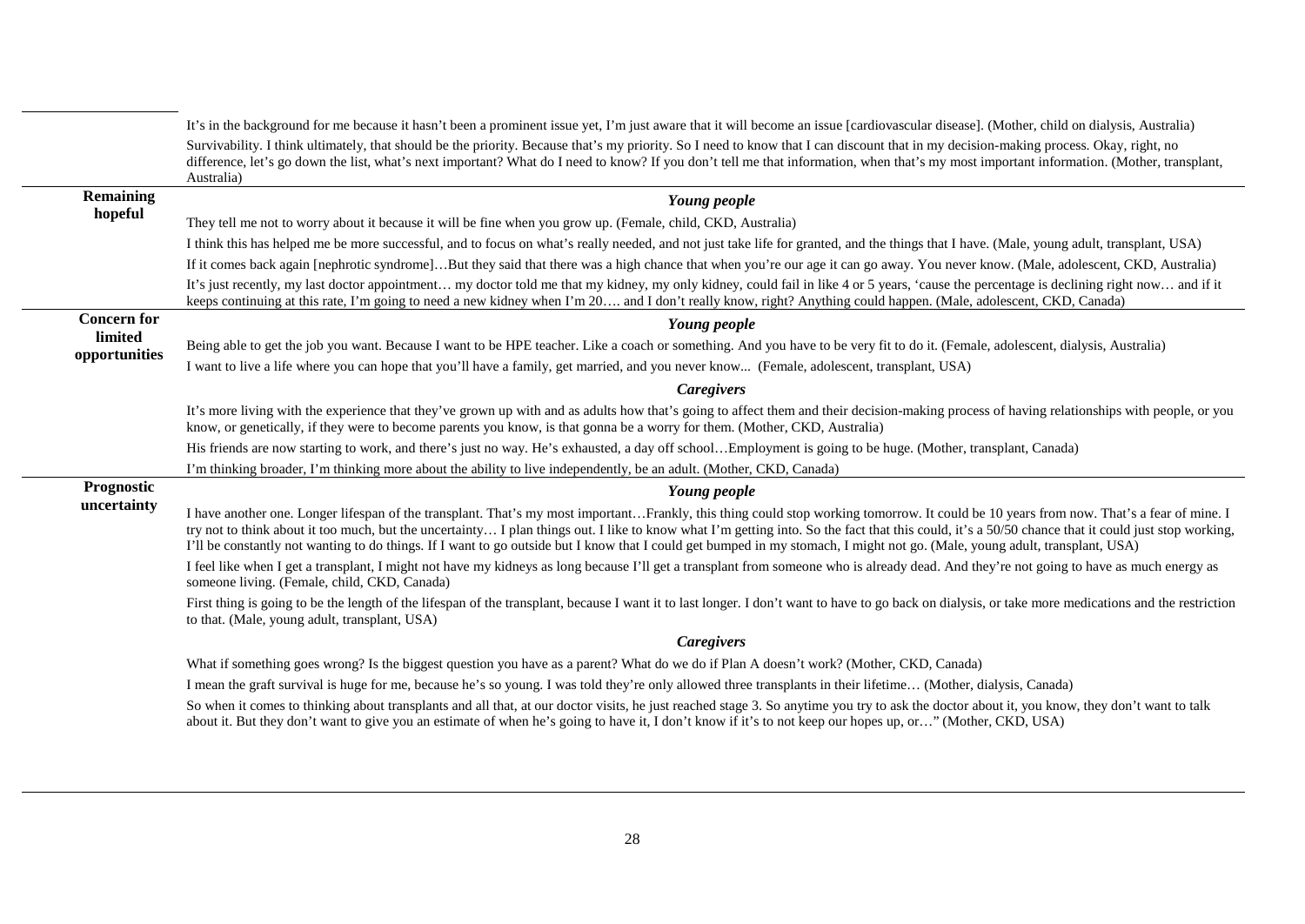| <b>Dreading</b><br>painful and   | Young people                                                                                                                                                                                                                                                                                                                                                                                                                                                                                                                                            |
|----------------------------------|---------------------------------------------------------------------------------------------------------------------------------------------------------------------------------------------------------------------------------------------------------------------------------------------------------------------------------------------------------------------------------------------------------------------------------------------------------------------------------------------------------------------------------------------------------|
| invasive<br><i>interventions</i> | Girl 1: I wish that dialysis was better. Girl 2: Because some dialysis really hurts. (Female, child, CKD, Canada)                                                                                                                                                                                                                                                                                                                                                                                                                                       |
|                                  | I was sitting there, hearing, like, 'You're going to need a new one'. I was pretty nervous, because I know you can't just get a new kidney right away. It takes time, and you'll have to go on<br>dialysis in the meantime. And dialysis is a pretty scary thought. I knew this one guy who went on dialysis, and he couldn't really do much physical activity, because you physically<br>couldn't, right? And just the whole point of being attached to a machine. (Male, adolescent, CKD, Canada)                                                     |
|                                  | Having to get a new button. I call it a button but it's a G-tube. I have to get it changed every year, and that hurts. And they always freak me out with the needles. (Girl, CKD, Canada)                                                                                                                                                                                                                                                                                                                                                               |
|                                  | And like getting worried and scared about when you're getting ready to have dialysis or surgery. (Female, adolescent, CKD, Australia)                                                                                                                                                                                                                                                                                                                                                                                                                   |
|                                  | Umm there's the fear of surgery because you get a fear of dying. Because transplant is a risk. (Girl, adolescent, dialysis, Australia)                                                                                                                                                                                                                                                                                                                                                                                                                  |
|                                  | Caregivers                                                                                                                                                                                                                                                                                                                                                                                                                                                                                                                                              |
|                                  | I think doing the Eprex needle has been the hardest thing but giving that needle to your child, to your baby, is the hardest thing to do. (Mother, CKD, Canada)                                                                                                                                                                                                                                                                                                                                                                                         |
| <b>Managing</b>                  | <b>Caregivers</b>                                                                                                                                                                                                                                                                                                                                                                                                                                                                                                                                       |
| expectations                     | When they do the studies and stuff if the doctors could get back to us on a variety of things, the survival rates of transplants, the issues with medication that they are having, the side<br>effects. You don't want the bad story all the time, but it is good to know so you are prepared. It's not like omg that's happened now. Sometimes I used to be taken aback by that. If you had<br>just told me that was a side effect I'd be prepared and I'd watch for it. Your just kind of like 'Oh can that happen?'. (Mother, transplant, Australia) |
|                                  | I think parents should be given more educationso that we know what's going on with the kid. And we know more about the disease  because of kidney there's many other organs in the<br>body that can be affected and having to know that. So we lack a lot of outcomes of the studies you do, we should be informed about that. (Father, CKD, Australia)                                                                                                                                                                                                 |
| $1.11 / 0.103 - 1.1$             | The first thing I look for is survival rate. Ultimately, that's the most important thing. (Mother, CKD, USA)<br>$(10.40 \text{ m})$ $(11.40 \text{ m})$                                                                                                                                                                                                                                                                                                                                                                                                 |

<sup>a</sup>Labeled as child (8-12), adolescent (13-17) and young adult (18-21)